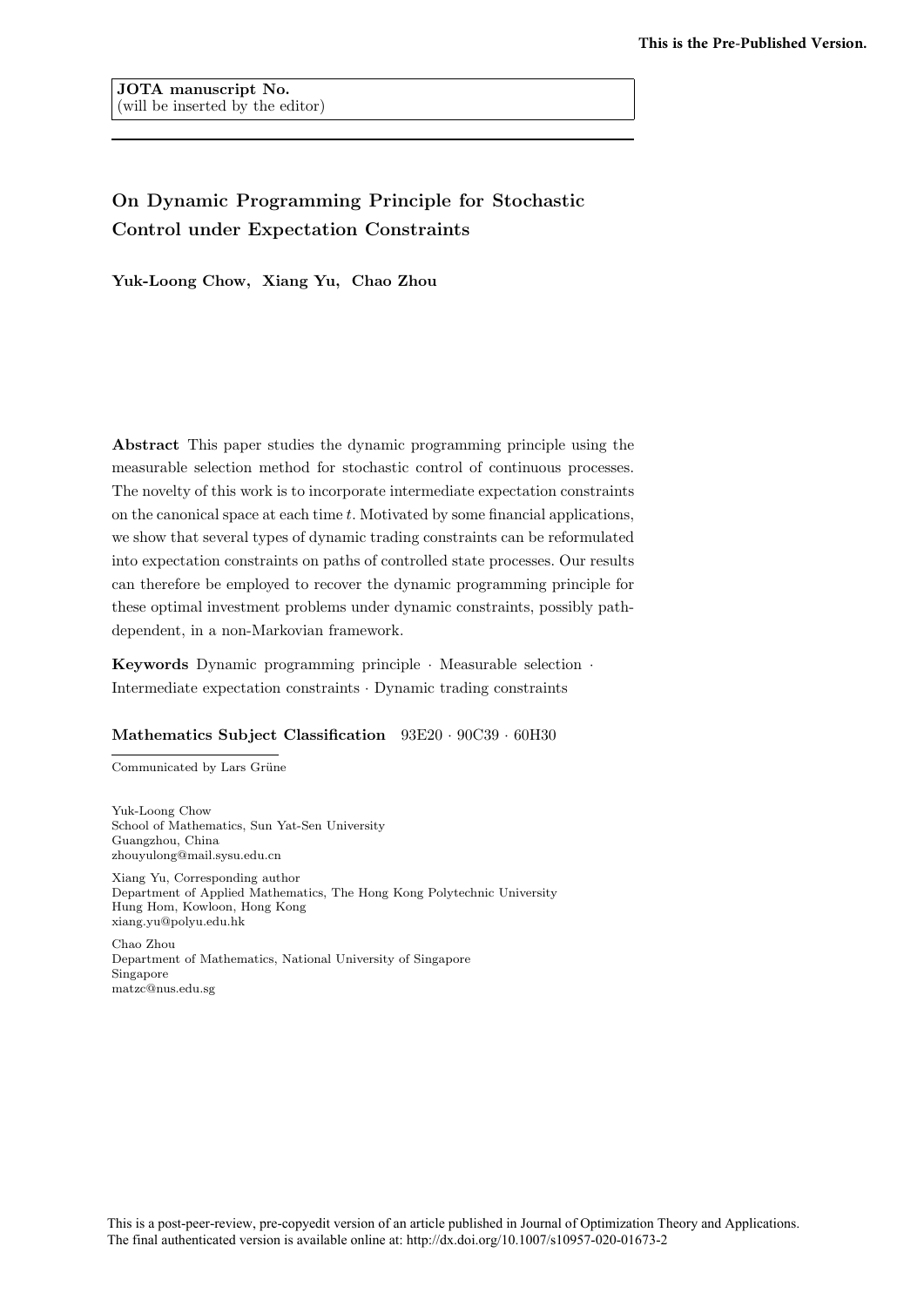# 1 Introduction

Stochastic control problems have been actively studied and widely applied in many areas since the 1970s, especially in quantitative finance. To determine the optimal control process and compute the corresponding value function, the celebrated dynamic programming principle (DPP) plays a crucial role. It provides a convenient way to handle a global optimization problem by solving a series of recursive local optimization problems, which is closely related to the tower property of conditional expectations. In the Markovian framework, it has been shown in the vast literature that DPP allows one to relate the value function of a control problem to a solution of the associated Hamilton-Jacob-Bellman (HJB) equation in a classical sense or a viscosity sense. Numerical approximations can also come into play in various models. See  $[1,2]$  for the comprehensive review on the topic of stochastic control.

The growing complexity of financial markets motivates the continuing development of stochastic control theory. In particular, stochastic control problems subject to various constraints have been extensively investigated in different contexts. The existing literature is far-reaching, see for instance [3–9] that discuss DPP for stochastic control with constraints and also [10–13] that address DPP issues for optimal stopping with constraints. To avoid measurability issues of the value function and technical challenges in measurable selection arguments, one can introduce some measurable test functions based on the value function and develop the weak version of DPP instead. Note that a weak DPP is sufficient to verify that the value function corresponds to a viscosity solution to some HJB equation, see [14]. In a similar fashion, [5] further establishes a weak DPP for control problems under the expectation constraint at terminal time in a Markovian setting.

Dynamic trading constraints arise naturally in many financial applications. In particular, expectation constraints at each intermediate time create new challenges in the control problem, and it is still an open problem whether the strong version of DPP holds or not, especially in the non-Markovian setting. This paper aims to fill this gap and proves the strong DPP by applying some measurable selection arguments. For a given control process, the resulting state process induces a new probability measure. Consequently, to find an optimal control is equivalent to optimize the probability measures induced by all admissible controls. Along this line, [15] constructed a sublinear expectation which satisfies the tower property also known as time-consistency.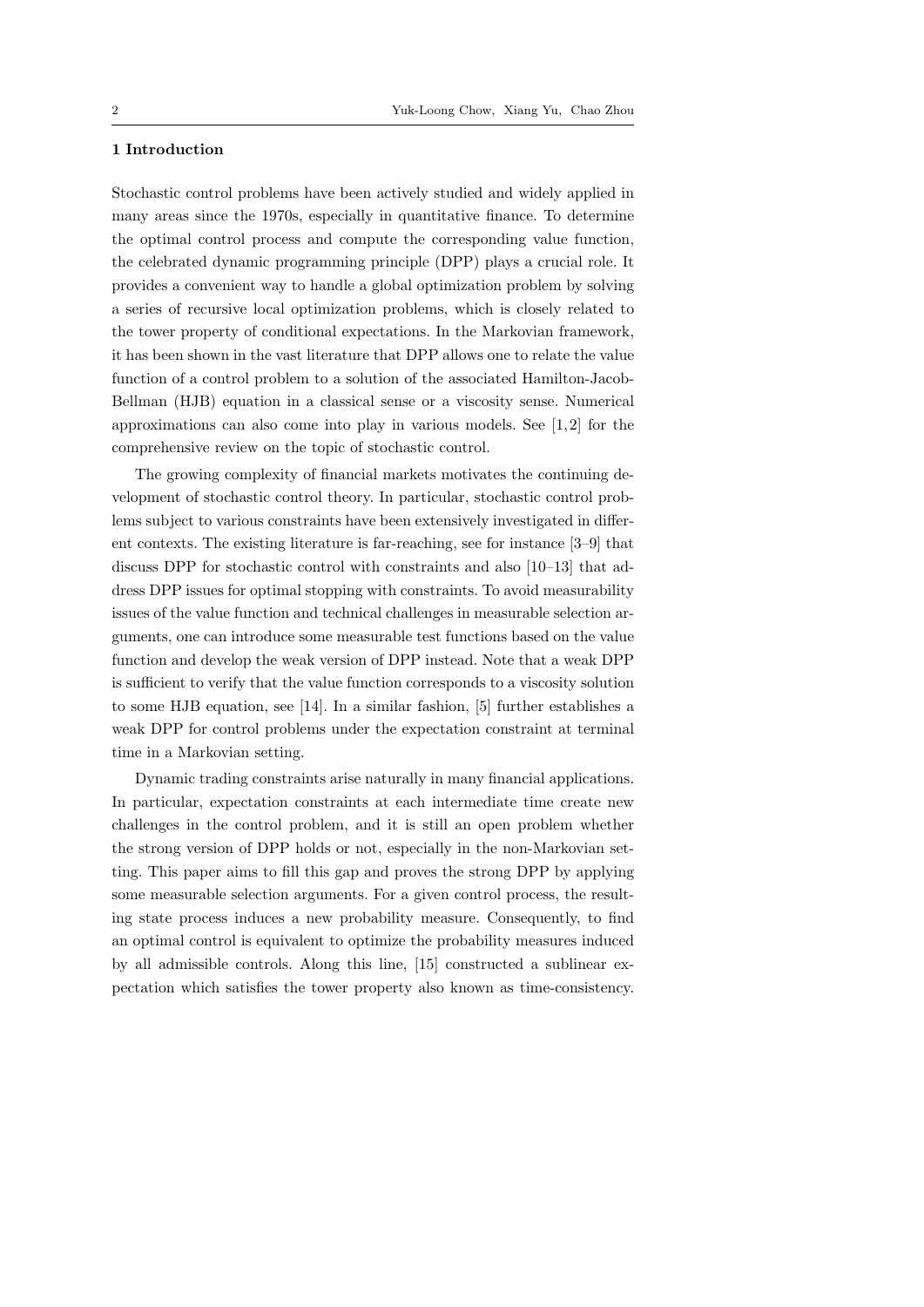Regarding probabilities therein as controls and the sublinear expectation as the value function, the tower property is essentially equivalent to DPP. To handle the expectation constraints at terminal time, [5] introduces some auxiliary martingales to aid the proof of DPP. We generalize this idea further by considering some auxiliary supermartingales and establish the desired DPP in the model when intermediate expectation constraints are binding at all time. Moreover, our general setting allows the admissible probabilities and the value function to be path-dependent so that DPP in this paper can be applied in some path-dependent stochastic control problems.

Another contribution of this paper is to show that several dynamic trading constraints such as (but not limited to) the following types can be transformed into the intermediate expectation constraint:

(i) State constraint: it requires the controlled wealth process to stay in a prescribed region, see some examples in [6, 7, 16–18].

(ii) Floor constraint: it requires the controlled wealth process to stay above a benchmark stochastic process, see [19].

(iii) Drawdown constraint: it requires the controlled wealth process to stay above a fraction of its own running maximum process, see [20] and [21].

(iv) Target constraint: it studies a reachability set, namely, the collection of all initial data such that the state process can be driven into a target set at a specified time. See some examples in [8] and [3, 4, 9].

(v) Quantile hedging: it mandates the wealth process to stay in a given set with the probability greater than some specified level, see [22] and [23]. Our main results can also recover DPP in other control applications with constraints beyond quantitative finance such as aircraft abort landing in [24] and [25] and energy and resources management in [26]. See also [27] and [28] on general stochastic control problems with similar constraints.

The rest of the paper is organized as follows. Sect. 2 introduces some mathematical preliminaries. An abstract version of DPP is first developed therein. Sect. 3 establishes the main result of this paper, namely, DPP for stochastic control problems under intermediate expectation constraints. Sect. 4 presents some applications in optimal investment and hedging problems under various dynamic trading constraints. At last, we give the conclusion in Sect. 5.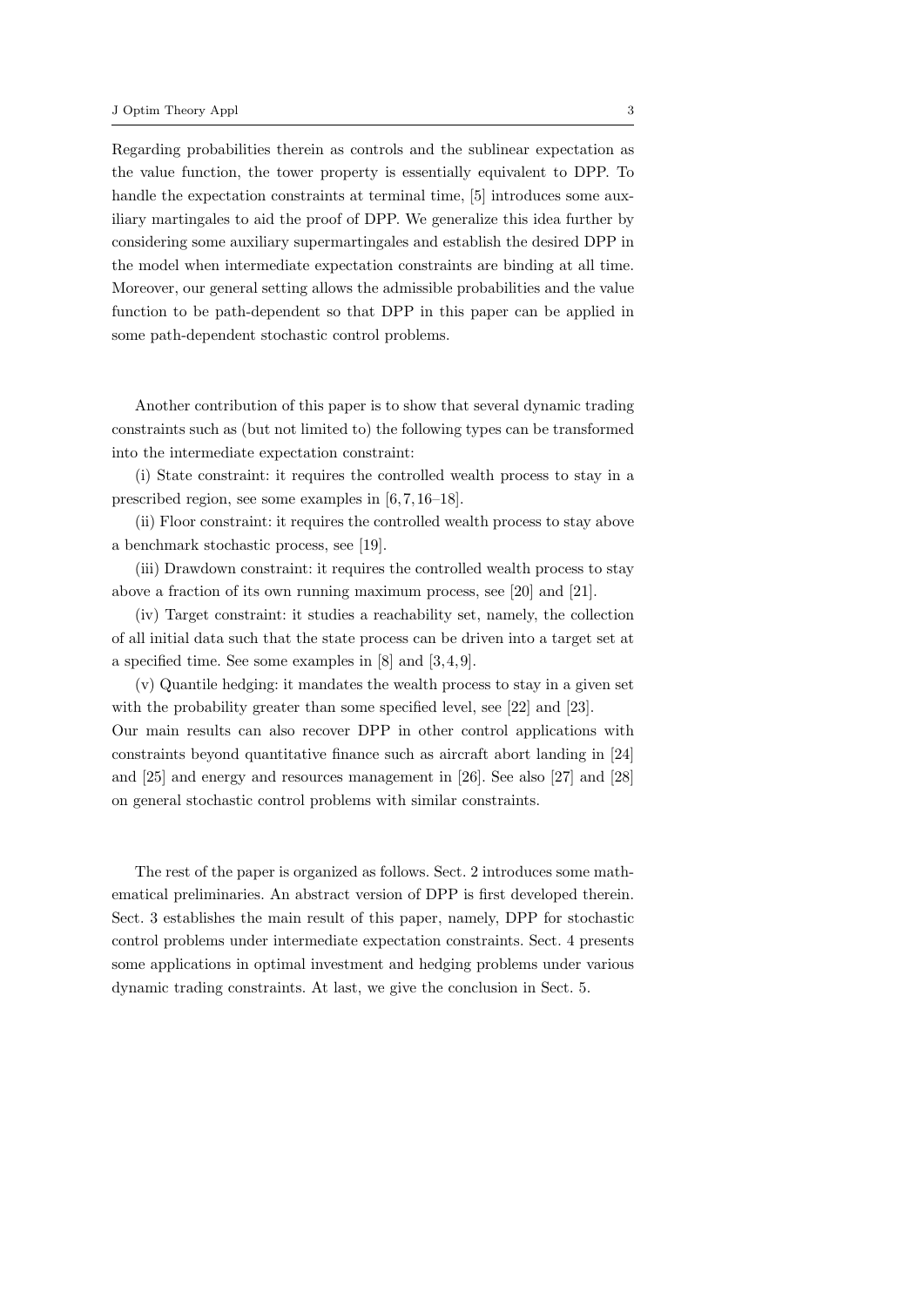## 2 General Framework

#### 2.1 Notations and Preliminaries

Let  $\Omega = {\omega \in C([0,T]; \mathbb{R}^d) : \omega_0 = 0}$  be the canonical space of continuous paths equipped with the topology of uniform convergence under the norm  $\|\omega\|_{\infty} := \sup_{t \in [0,T]} \|\omega_t\|$ .  $P_0$  is the Wiener measure on  $\Omega$  and B is the canonical process  $B_t(\omega) = \omega_t$ .

Let  $\mathbb{F} = (\mathcal{F}_t)_{t \in [0,T]}$  be the canonical filtration generated by B and let  $\mathbb{F}_+ = (\mathcal{F}_t^+)_{t \in [0,T]}$  be the right limit of  $\mathbb{F}$  with  $\mathcal{F}_t^+ := \cap_{s > t} \mathcal{F}_s$  for all  $t \in [0,T)$ and  $\mathcal{F}_T^+ = \mathcal{F}_T$ . Furthermore,  $\mathfrak{P}(\Omega)$  denotes the set of all probability measures on  $(\Omega, \mathcal{F})$ , equipped with the topology of weak convergence. Given two paths  $\bar{\omega}$  and  $\omega$ , their concatenation at t is defined by

$$
(\bar{\omega}\otimes_t\omega)_s := \bar{\omega}_s\mathbf{1}_{[0,t[}(s) + (\bar{\omega}_t + \omega_s - \omega_t)\mathbf{1}_{[t,T]}(s), \ s \in [0,T].
$$

Let  $E^P[\cdot]$  denote the expectation under probability P, and we simply write E[·] if  $P = P_0$ . We define integrals of measurable functions  $\xi$  with values in the extended real line  $\bar{\mathbb{R}} = [-\infty, \infty]$  and set  $E^P[\xi] := E^P[\xi^+] - E^P[\xi^-]$  if  $E^P[\xi^+]$ or  $E^P[\xi^-]$  is finite, and define  $E^P[\xi] := -\infty$  if  $E^P[\xi^+] = E^P[\xi^-] = +\infty$ . In accordance with the convention, we adopt  $\sup \emptyset = -\infty$  (resp. inf $\emptyset = \infty$ ). Let  $\mathcal T$  be the collection of all F-stopping times taking values in [0, T].

As in Chapter 1 of [7] and Chapter 7 of [29], for any  $P \in \mathfrak{P}(\Omega)$ ,  $\tau \in \mathcal{T}$ , there exists a regular conditional probability distribution  $\{P^{\omega}_{\tau}\}_{{\omega}\in\Omega}$  of P given  $\mathcal{F}_{\tau}$ . That is,  $P_{\tau}^{\omega} \in \mathfrak{P}(\Omega)$  for each  $\omega$ , and  $\omega \in \Omega \to P_{\tau}^{\omega}(A) \in [0,1]$  is  $\mathcal{F}_{\tau}$ -measurable for any  $A \in \mathcal{F}$  and  $E^{P^{\omega}_{\tau}}[\xi] = E^{P}[\xi | \mathcal{F}_{\tau}](\omega)$  for  $P$ -a.e.  $\omega \in \Omega$ , whenever  $\xi$  is  $\mathcal{F}$ -measurable and bounded. Moreover,  $P_{\tau}^{\omega}$  can be chosen to be concentrated on the set of paths that coincide with  $\omega$  up to time  $\tau(\omega)$ . Given  $P \in \mathfrak{P}(\Omega)$ and a family  $(Q^{\omega})_{\omega \in \Omega}$  such that  $\omega \in \Omega \to Q^{\omega} \in \mathfrak{P}(\Omega)$  is  $\mathcal{F}_{\tau}$ -measurable with  $Q^{\omega}(\Omega_{\tau}^{\omega}) = 1$  for all  $\omega \in \Omega$ , one can define a concatenated probability measure  $P \otimes_{\tau} Q$  by  $P \otimes_{\tau} Q$   $(A) := \int_{\Omega} Q^{\omega}(A) P(d\omega), \quad \forall A \in \mathcal{F}$ . As in [29], a subset of a Borel space is called analytic if it is the image of a Borel subset of another Borel space under a Borel-measurable function.

### 2.2 Problem Formulation and Main Results

For each  $(t, \omega) \in [0, T] \times \Omega$ , we consider an adapted set  $\mathcal{P}(t, \omega) \subseteq \mathfrak{P}(\Omega)$  such that  $\mathcal{P}(t,\omega) = \mathcal{P}(t,\tilde{\omega})$ , if  $\omega = \tilde{\omega}$  on  $[0,t]$  and it is assumed that  $\mathcal{P}(t,\omega) \neq \emptyset$ .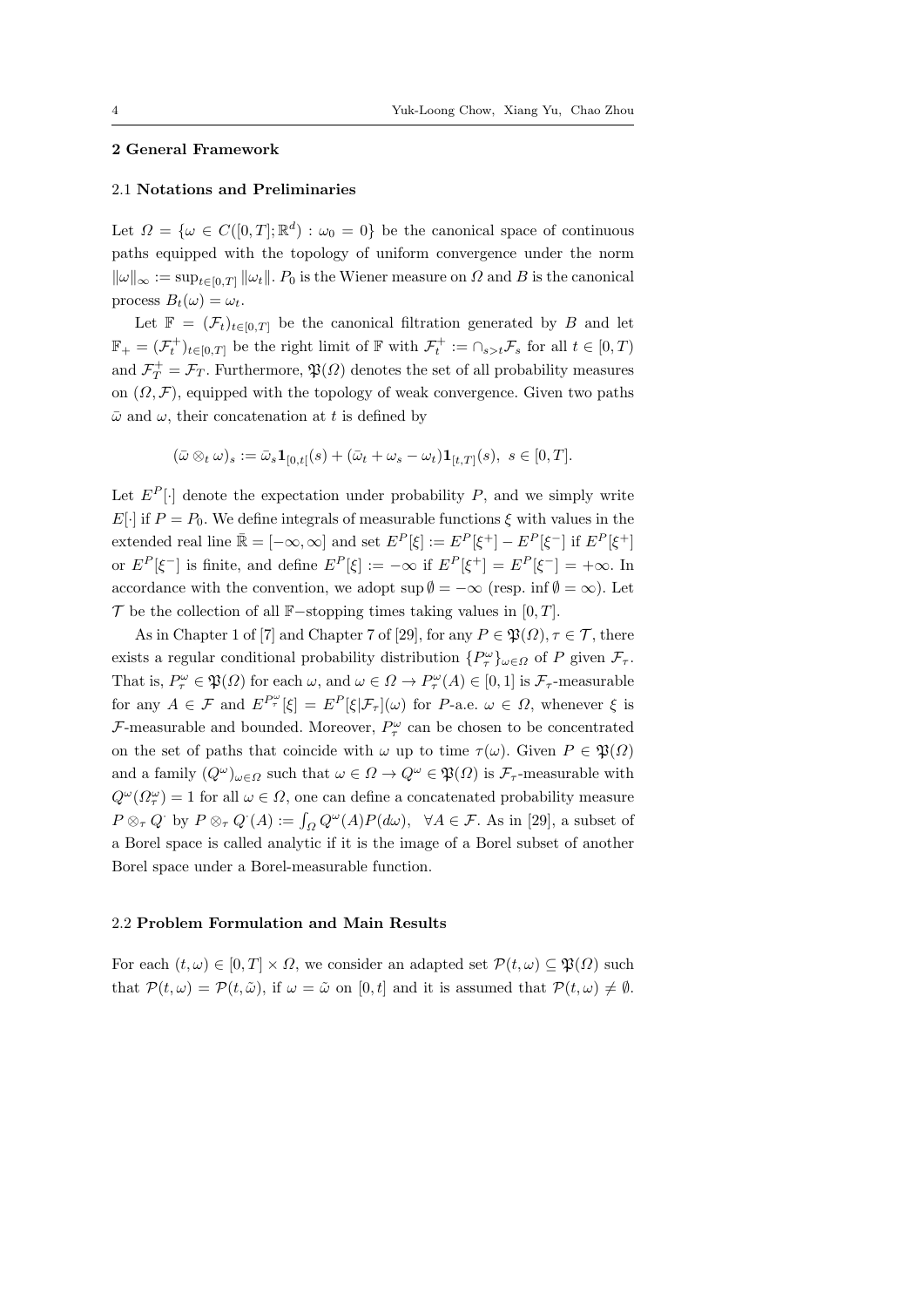Let  $\Omega_t^{\omega} := {\omega' \in \Omega : \omega' = \omega \text{ on } [0, t]}, \text{ then } P(\Omega_t^{\omega}) = 1, \text{ for any } P \in \mathcal{P}(t, \omega).$  If  $\tau$  is a stopping time, we denote  $\mathcal{P}(\tau,\omega) = \mathcal{P}(\tau(\omega),\omega)$ . For  $t = 0$ , we note that  $\mathcal{P}_0 := \mathcal{P}(0,\omega)$  for any  $\omega \in \Omega$ .

**Assumption 2.1** We assume that every  $P \in \mathcal{P}_0$  satisfies the Blumenthal zero-one law and the martingale representation property.

Remark 2.1 By Remark 2.4 in [30], it follows from Blumenthal zero-one law that  $E^P[\xi | \mathcal{F}_t] = E^P[\xi | \mathcal{F}_t^+]$ , *P*-a.s. for any  $t \in [0, 1]$  and *P*-integrable random variable  $\xi$ . That is, any  $\mathcal{F}_t^+$ -measurable random variable has an  $\mathcal{F}_t$ -measurable P-modification. One typical example that satisfies Assumption 2.1 is the space of probability measures induced by strong solutions of controlled SDEs with invertible volatility coefficients. Our setting therefore includes some natural examples that stem from financial applications.

Throughout the paper, we fix  $\xi : \Omega \to \mathbb{R}$  and  $\eta_t : \Omega \to \mathbb{R}$  for each  $t \in [0, T]$ . In our control problem,  $\xi$  is used to model the reward and  $\eta_t$  is used to model the intermediate constraint. It is assumed that  $\xi$  is upper semi-analytic and  $\eta_t$ is lower semi-analytic for each  $t \in [0, T]$  and the process  $(\eta_t)_{t \in [0, T]}$  has lower semi-continuous paths. For a given constraint level  $m$ , we define the set

$$
\mathcal{P}(t,\omega,m) := \{ P \in \mathcal{P}(t,\omega) : E^P[\eta_s] \leq m, \ \forall t \leq s \leq T \}. \tag{1}
$$

Let us consider the control problem with intermediate expectation constraints that

$$
V(t,\omega,m) = \sup_{P \in \mathcal{P}(t,\omega,m)} E^P[\xi].
$$
 (2)

Note that the formulation (2) is general enough to cover many control problems including running rewards and exponential discounting. The present paper aims to verify DPP for problem  $(2)$ , which relates the value  $V(t)$  to the conditional expectation of the later value  $V(\tau)$  at some stopping time  $\tau \geq t$ . At a later time  $\tau$ , the state  $\omega$  incurs more realization and the constraint level may also change. We therefore need to randomize the constraints by introducing some auxiliary supermartingales, which are motivated by the auxiliary martingales used in [5].

**Definition 2.1** For each  $P \in \mathcal{P}(t, \omega, m)$ , let  $\mathcal{M}^+_{t, \omega, m}(P)$  be the collection of all supermartingales on  $[t, T] \times \Omega \rightarrow \bar{\mathbb{R}}$  such that

(i)  $M_t \leq m$ , *P*-a.s.; (ii)  $E^P[M_{s_2}|\mathcal{F}_{s_1}] \leq M_{s_1}, P$ -a.s., for any  $s_1, s_2 \in [t, T]$  with  $s_1 \leq s_2$ ;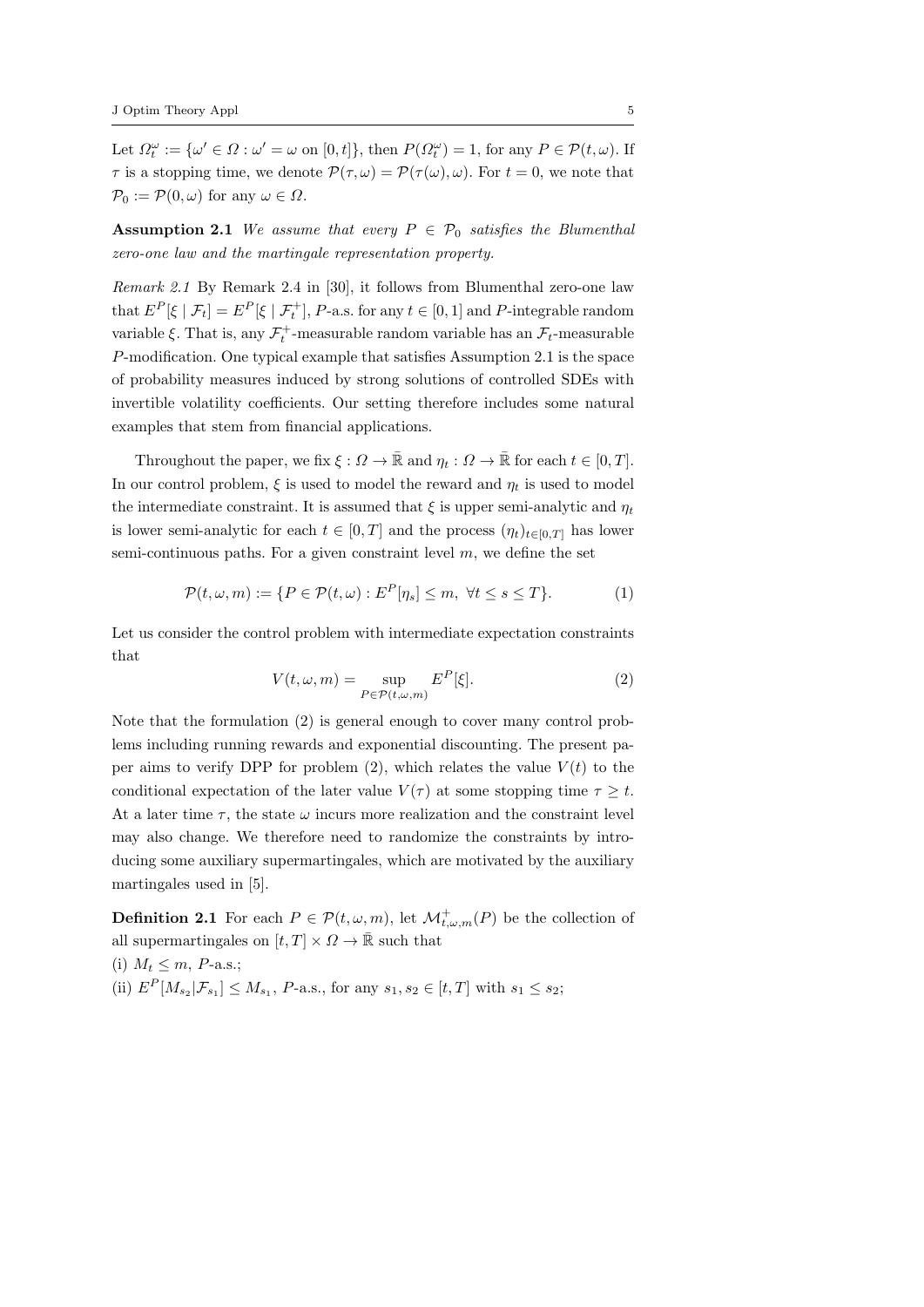(iii)  $M_s \geq \eta_s$ , *P*-a.s. for any  $t \leq s \leq T$ .

First, we need to verify that the set  $\mathcal{M}^+_{t,\omega,m}(P)$  is not empty. One can consider the set  $V_{t,m}$  of martingales starting from m at time t that

$$
\mathbf{V}_{t,m}:=\{M^{t,m,\alpha}:M^{t,m,\alpha}=m+\int_t^{\cdot}\alpha_sdW_s^P\},
$$

for some  $\alpha \in \mathbf{H}_2$  from the martingale representation of  $(E^P[\eta_s|\mathcal{F}_u])_{u \in [t,s]}$ under P, where  $W^P$  is a P-Brownian motion and  $H_2$  denotes the set of all adapted and square integrable processes. However, for a priori  $s \geq t$ , we can only get the existence of  $\alpha^{(s)} \in \mathbf{H}_2$  such that the controlled martingale  $M_{\cdot}^{t,m,\alpha^{(s)}}$  satisfies Definition 2.1 up to time s. More efforts are required in order to ensure the existence of a controlled martingale independent on the time s using the idea of aggregation. Let  $\mathcal{T}^0$  denote the set of F-stopping times  $\tau$  such that  $\tau \in [0, T]$  a.s. For  $\theta$  in  $\mathcal{T}^0$ ,  $\mathcal{T}^{\theta}$  is the set of stopping times  $\tau \in \mathcal{T}^0$ such that  $\theta \leq \tau \leq T$ , P-a.s.. The next result confirms the existence of such an aggregated auxiliary supermartingale.

**Lemma 2.1** Under Assumption 2.1, the set  $\mathcal{M}^+_{t,\omega,m}(P)$  is non-empty.

*Proof* For each  $\sigma \in \mathcal{T}^0$ , we define the  $\mathcal{F}_{\sigma}$ -measurable random variable

$$
\mathcal{V}_{\sigma} := \underset{\tau \in \mathcal{T}^{\sigma}}{\operatorname{ess\,sup}} \, E^P \left[ \eta_{\tau} | \mathcal{F}_{\sigma} \right] \quad P - a.s. \tag{3}
$$

By classical results of the general theory of processes (see e.g. [31]) and Remark 2.1, the family of supermartingales  ${V_\sigma : \sigma \in \mathcal{T}^0}$  can be aggregated by an optional process  $(\mathcal{V}_t)$  admitting the Mertens decomposition that

$$
\mathcal{V}_t := N_t - A_t - C_{t^-},
$$

where  $N$  is a square integrable martingale,  $A$  is a non-decreasing RCLL predictable process such that  $A_0 = 0$  and C is a non-decreasing right-continuous adapted process, purely discontinuous satisfying  $C_{0^-} = 0$ .

As for all  $s \in [t, T]$ , it holds that  $E^P[\eta_s | \mathcal{F}_t] \leq m$ , P-a.s., which further entails that  $\text{ess sup } E^P[\eta_s | \mathcal{F}_t] \leq m$ . In view of the definition of  $\mathcal{V}$  (see (3)), we  $s \in [t,T]$ obtain

$$
\mathcal{V}_t = N_t - A_t - C_{t^-} \le m, \ P - a.s. \tag{4}
$$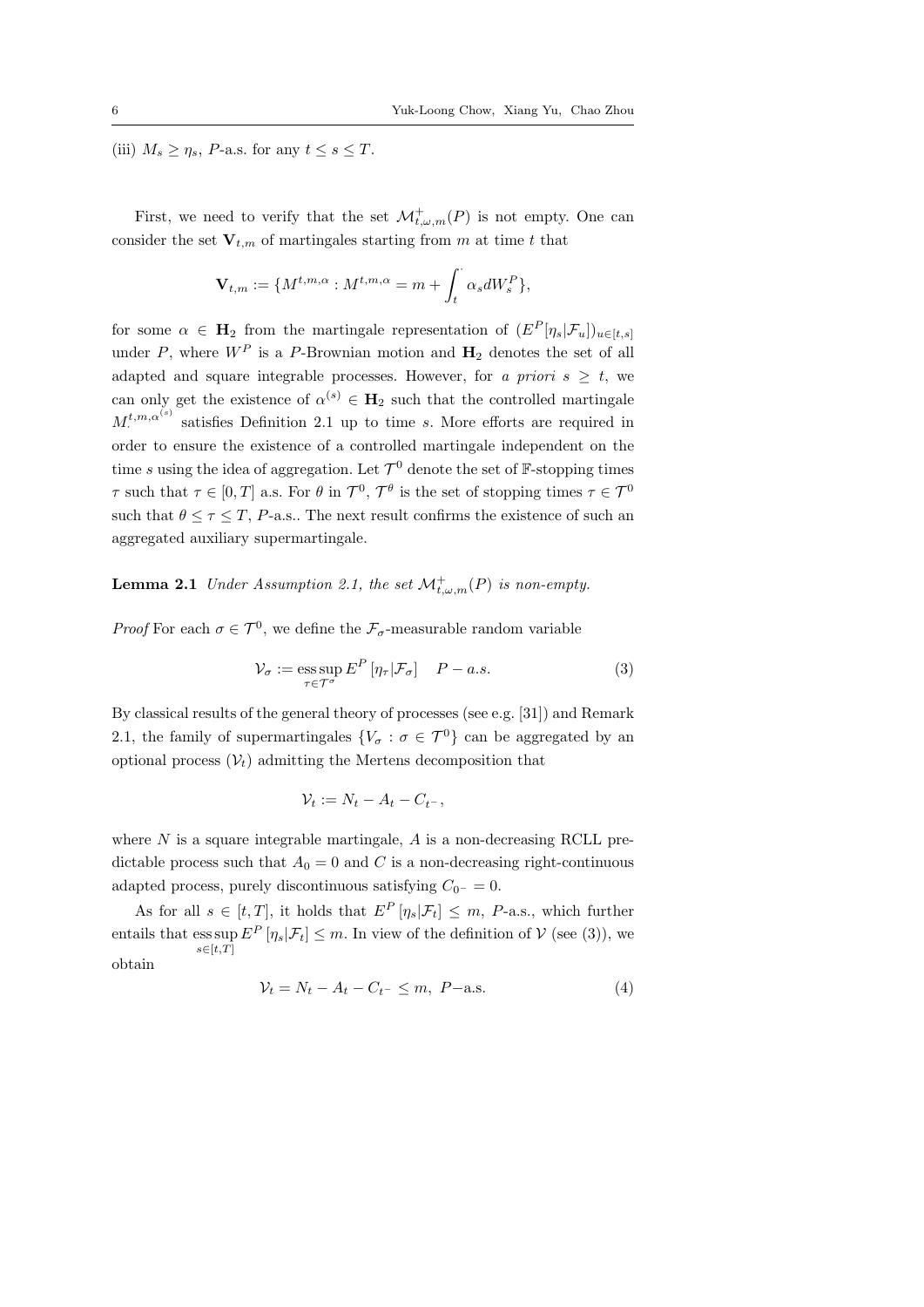For fixed  $s \geq t$ , we have  $\eta_s = E^P[\eta_s | \mathcal{F}_s] \leq \underset{u \in [s,T]}{\text{ess sup }} E^P[\eta_u | \mathcal{F}_s] = \mathcal{V}_s$ ,  $P-\text{a.s.}$ This observation, together with (4), leads to

$$
\eta_s \le N_s - A_s - C_{s^-} = N_t - A_t - C_{t^-} + \int_t^s \alpha_u dW_u^P - A_s + A_t - C_{s^-} + C_{t^-}.
$$

Using the above inequality,  $(4)$  and the fact that the processes A and C are non-decreasing, we obtain  $\eta_s \leq M_s^{t,m,\alpha}$ , *P*-a.s. and our claim holds.  $\square$ 

Given  $\tau \in \mathcal{T}^t$ ,  $\omega \in \Omega$ ,  $m \in \mathbb{R}$ ,  $P \in \mathcal{P}(t,\omega,m)$ ,  $M \in \mathcal{M}_{t,\omega,m}^+(P)$ , we set  $\mathcal{P}(\tau,\omega,M_{\tau}) := \mathcal{P}(\tau(\omega),\omega,M_{\tau}(\omega)), V(\tau,\omega,M_{\tau}) := V(\tau(\omega),\omega,M_{\tau}(\omega)).$  The following conditions are required in our main results.

**Assumption 2.2** Let  $(t,\bar{\omega}) \in [0,T] \times \Omega$  and  $\tau \in \mathcal{T}^t$ , for any  $P \in \mathcal{P}(t,\bar{\omega})$ , we assume:

(i) Measurability: the graph  $[[\mathcal{P}]]:= \{(t,\omega,Q):(t,\omega)\in [0,T]\times\Omega, Q\in \mathcal{P}(t,\omega)\}\$ is an analytic subset of  $[0, T] \times \Omega \times \mathfrak{P}(\Omega)$ .

(ii) Invariance: there is a family of regular conditional probability distribution  $(P^{\omega}_{\tau})_{\omega \in \Omega}$  of P given  $\mathcal{F}_{\tau}$  such that  $P^{\omega}_{\tau} \in \mathcal{P}(\tau, \omega)$  for P-a.e.  $\omega \in \Omega$ .

(iii) Stability under pasting: let  $(Q^{\omega})_{\omega \in \Omega}$  be such that  $\omega \to Q^{\omega}$  is  $\mathcal{F}_{\tau}$ -measurable and  $Q^{\omega} \in \mathcal{P}(\tau, \omega)$  for P-a.e.  $\omega \in \Omega$ , then  $P \otimes_{\tau} Q \in \mathcal{P}(t, \bar{\omega})$ .

Remark 2.2 Assumption 2.2 is essentially the same as Assumption 2.1 in [18], in which G−expectations and random G−expectations have been considered as typical examples.

Our first main result gives DPP in a measurable selection setting.

Theorem 2.1 Under Assumption 2.1 and Assumption 2.2, the value function V defined by (2) satisfies

$$
V(t,\bar{\omega},m) = \sup_{P \in \mathcal{P}(t,\bar{\omega},m)} \sup_{M \in \mathcal{M}_{t,\bar{\omega},m}^+(P)} E^P[V(\tau,\bar{\omega} \otimes_t \omega,M_\tau)]
$$
  
= 
$$
\sup_{P \in \mathcal{P}(t,\bar{\omega},m)} \inf_{M \in \mathcal{M}_{t,\bar{\omega},m}^+(P)} E^P[V(\tau,\bar{\omega} \otimes_t \omega,M_\tau)].
$$
  
(5)

Remark 2.3 The DPP result (5) involves both supremum and infimum over  $\mathcal{M}_{t,\bar{\omega},m}^+(P)$ , which manifests the auxiliary role of  $\mathcal{M}_{t,\bar{\omega},m}^+(P)$ . In other words, any element in  $\mathcal{M}_{t,\bar{\omega},m}^+(P)$  plays the same role. Intuitively, under the optimal probability  $P_*$ , only the expectation matters and different choices of supermartingales in  $\mathcal{M}_{t,\bar{\omega},m}^+(P_*)$  will lead to the same expectation.

The proof of Theorem 2.1 requires several auxiliary results. First, by [29], Corollary 7.48.1, we have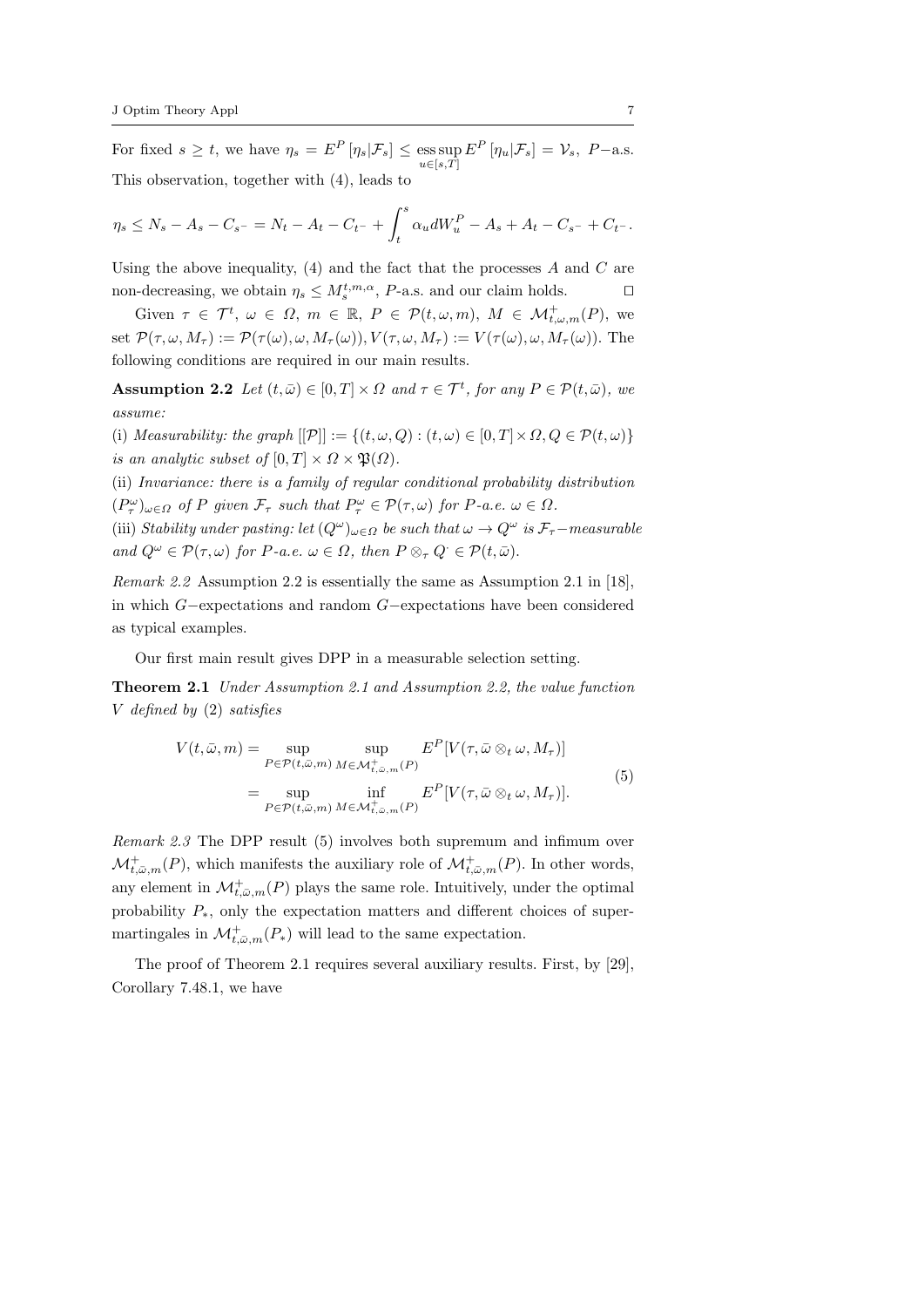**Lemma 2.2** If  $\xi$  is upper semi-analytic, the function  $P \in \mathfrak{P}(\Omega) \to E^P[\xi] \in \mathbb{R}$ is upper semi-analytic. Similarly, for each  $t \leq s \leq T$ , if  $\eta_s$  is lower semianalytic, the function  $P \in \mathfrak{P}(\Omega) \to E^P[\eta_s] \in \mathbb{R}$  is lower semi-analytic.

Similar to the proof of Lemma 4.1 and Proposition 4.1 in [32], we have the following result.

**Lemma 2.3** As  $(\eta_s)_{s \in [t,T]}$  has lower semi-continuous paths, there exists a countable subset  $S := \{s_n : t \le s_n \le T\}_{n \in \mathbb{N}}$  such that the supremum can be achieved, i.e.,  $\sup_{s \in [t,T]} E^P[\eta_s] = \sup_{s_n \in S} E^P[\eta_{s_n}].$ 

Next, we give a measurability result.

Lemma 2.4  $Let D := \{(t, \omega, m, P) : (t, \omega, m) \in [0, T] \times \Omega \times \mathbb{R}, P \in \mathcal{P}(t, \omega, m)\},\$ then D is an analytic subset of  $[0, T] \times \Omega \times \mathbb{R} \times \mathfrak{P}(\Omega)$ .

Proof Observe that

$$
D = \{(t, \omega, m, P) : (t, \omega, m) \in [0, T] \times \Omega \times \mathbb{R}, P \in \mathcal{P}(t, \omega)\} \cap
$$
  

$$
\{(t, \omega, m, P) : L(s, m, P) \le 0, \forall t \le s \le T\}
$$
  

$$
= \{(t, \omega, m, P) : (t, \omega, m) \in [0, T] \times \Omega \times \mathbb{R}, P \in \mathcal{P}(t, \omega)\} \cap
$$
  

$$
\{(t, \omega, m, P) : \sup_{s \in [0, T]} L(s, m, P) \le 0\}.
$$

The first term is analytic by item (i) of Assumption 2.2.

We claim that the second term is also analytic. Firstly, Lemma 2.2 gives that  $L(s, m, P)$  is lower semi-analytic for each fixed  $t \leq s \leq T$  and Lemma 2.3 asserts that  $\sup_{s\in[0,T]} L(s,m,P) = \sup_{s_n\in\mathcal{S}} L(s_n,m,P)$ . Secondly, Lemma 7.30 of [29] entails that  $\sup_{s\in[0,T]} L(s,m,P)$  is also lower semi-analytic because  $\sup_{s_n \in \mathcal{S}} L(s_n, m, P)$  is lower semi-analytic. The claim therefore holds and we get that  $D$  is analytic.  $\Box$ 

To simplify the notation, let us set  $X = [0, T] \times \Omega \times \mathbb{R}$ , and define  $\text{proj}_X(D) =$  $\{(t, \omega, m) : (t, \omega, m, P) \in D\}$ . It then follows that

$$
\text{proj}_X(D) = \{ (t, \omega, m) : \mathcal{P}(t, \omega, m) \neq \emptyset \}.
$$

**Lemma 2.5** The value function  $V : proj_X(D) \to \overline{\mathbb{R}}$  is upper semi-analytic. Moreover, for every  $\epsilon > 0$ , there exists an analytically measurable function  $\varphi_{\epsilon} : proj_X(D) \to \mathfrak{P}(\Omega)$  such that for every  $(t, \omega, m) \in proj_X(D)$ , one has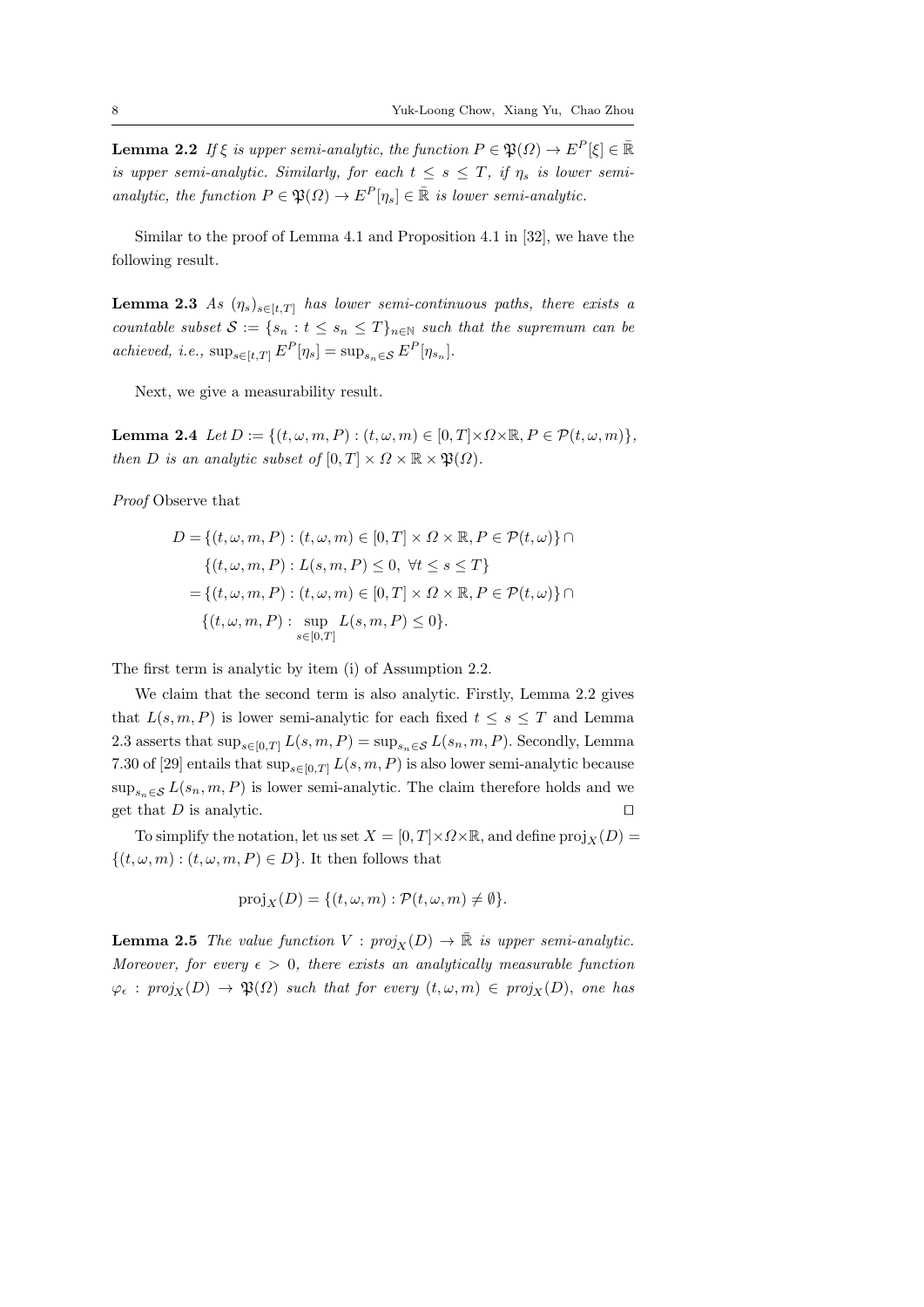$(t, \omega, m, \varphi_{\epsilon}(t, \omega, m)) \in D$  and

$$
E^{\varphi_{\epsilon}(t,\omega,m)}[\xi] \geq \begin{cases} V(t,\omega,m) - \epsilon, & V(t,\omega,m) < \infty, \\ \epsilon^{-1}, & V(t,\omega,m) = \infty. \end{cases}
$$
(6)

Proof Thanks to Lemma 2.2 and Lemma 2.4, it is easy to conclude Lemma 2.5 by Proposition 7.47 on page 179 and Proposition 7.50 on page 178 of [29].  $\Box$ 

Proof of Theorem 2.1: Step 1: Let us first show one direction of (5) that

$$
V(t,\bar{\omega},m) \leq \sup_{P \in \mathcal{P}(t,\bar{\omega},m)} \inf_{M \in \mathcal{M}_{t,\bar{\omega},m}^+(P)} E^P[V(\tau,\bar{\omega} \otimes_t \omega,M_\tau)]. \tag{7}
$$

Fix  $P \in \mathcal{P}(t, \bar{\omega}, m)$  and  $M \in \mathcal{M}_{t, \bar{\omega}, m}^+(P)$ . By Assumption 2.2 (ii), there exists a family of regular conditional probability distributions  $(P^{\bar{\omega} \otimes_t \omega}_{\tau})$  of P given  $\mathcal{F}_{\tau}$  such that  $P_{\tau}^{\bar{\omega}\otimes_{t}\omega} \in \mathcal{P}(\tau,\bar{\omega}\otimes_{t}\omega)$  for P-a.e.  $\omega \in \Omega$ . We then claim that  $P_{\tau}^{\bar{\omega}\otimes_{t}\omega}\in\mathcal{P}(\tau,\bar{\omega}\otimes_{t}\omega,M_{\tau})$  for P-a.e.  $\omega\in\Omega$ . To see this, for P-a.e.  $\omega\in\Omega$  and  $\tau \leq \rho \leq T$ , we have

$$
E^{P_{\tau}^{\bar{\omega}_{\otimes t}\omega}}[\eta_{\rho}] = E^{P}[\eta_{\rho}|\mathcal{F}_{\tau}](\bar{\omega}\otimes_{t}\omega) \leq E^{P}[M_{\rho}|\mathcal{F}_{\tau}](\bar{\omega}\otimes_{t}\omega) \leq M_{\tau}(\bar{\omega}\otimes_{t}\omega). \tag{8}
$$

The claim therefore holds. It follows that for P-a.e.  $\omega \in \Omega$ , one has

$$
E^{P}[\xi|\mathcal{F}_{\tau}](\bar{\omega}\otimes_{t}\omega) = E^{P_{\tau}^{\bar{\omega}\otimes t\omega}}[\xi] \le V(\tau,\bar{\omega}\otimes_{t}\omega,M_{\tau}).
$$
\n(9)

Taking  $P(d\omega)$ -expectations, we obtain  $E^P[\xi] \leq E^P[V(\tau, \bar{\omega} \otimes \omega, M_{\tau})]$ , which gives  $E^P[\xi] \le \inf_{M \in \mathcal{M}_{t,\bar{\omega},m}^+(P)} E^P[V(\tau,\bar{\omega} \otimes \omega,M_{\tau})]$ . The inequality (7) follows by taking the supremum over  $\mathcal{P}(t, \bar{\omega}, m)$ .

Step 2: We then turn to prove the opposite direction that

$$
V(t,\bar{\omega},m) \ge \sup_{P \in \mathcal{P}(t,\bar{\omega},m)} \sup_{M \in \mathcal{M}^+_{t,\bar{\omega},m}(P)} E^P[V(\tau,\bar{\omega} \otimes_t \omega,M_\tau)]. \tag{10}
$$

Fix  $\epsilon > 0, P \in \mathcal{P}(t, \bar{\omega}, m)$ , and take an arbitrary  $M \in \mathcal{M}_{t, \bar{\omega}, m}^+(P)$ . As the composition of universally measurable functions is universally measurable, the map  $\omega \in \Omega \to \varphi_\epsilon(\tau(\bar{\omega} \otimes_t \omega), \bar{\omega} \otimes_t \omega, M_\tau(\bar{\omega} \otimes_t \omega)) \in \mathfrak{P}(\Omega)$  is  $\mathcal{F}^*_\tau$ -measurable by the universally measurable extension of Galmarino's test, see lemma 2.5 in [15]. Therefore, there exists an  $\mathcal{F}_{\tau}$ -measurable kernel  $Q_{\epsilon} : \Omega \to \mathfrak{P}(\Omega)$  such that  $Q_{\epsilon}^{\omega} = \varphi_{\epsilon}(\tau(\bar{\omega} \otimes_t \omega), \bar{\omega} \otimes_t \omega, M_{\tau}(\bar{\omega} \otimes_t \omega))$  for P-a.e.  $\omega \in \Omega$ . Again by Assumption 2.2(2) and equation (8), we have  $\mathcal{P}(\tau,\omega,M_{\tau})\neq\emptyset$  for P-a.e.  $\omega\in\Omega$ . Thus by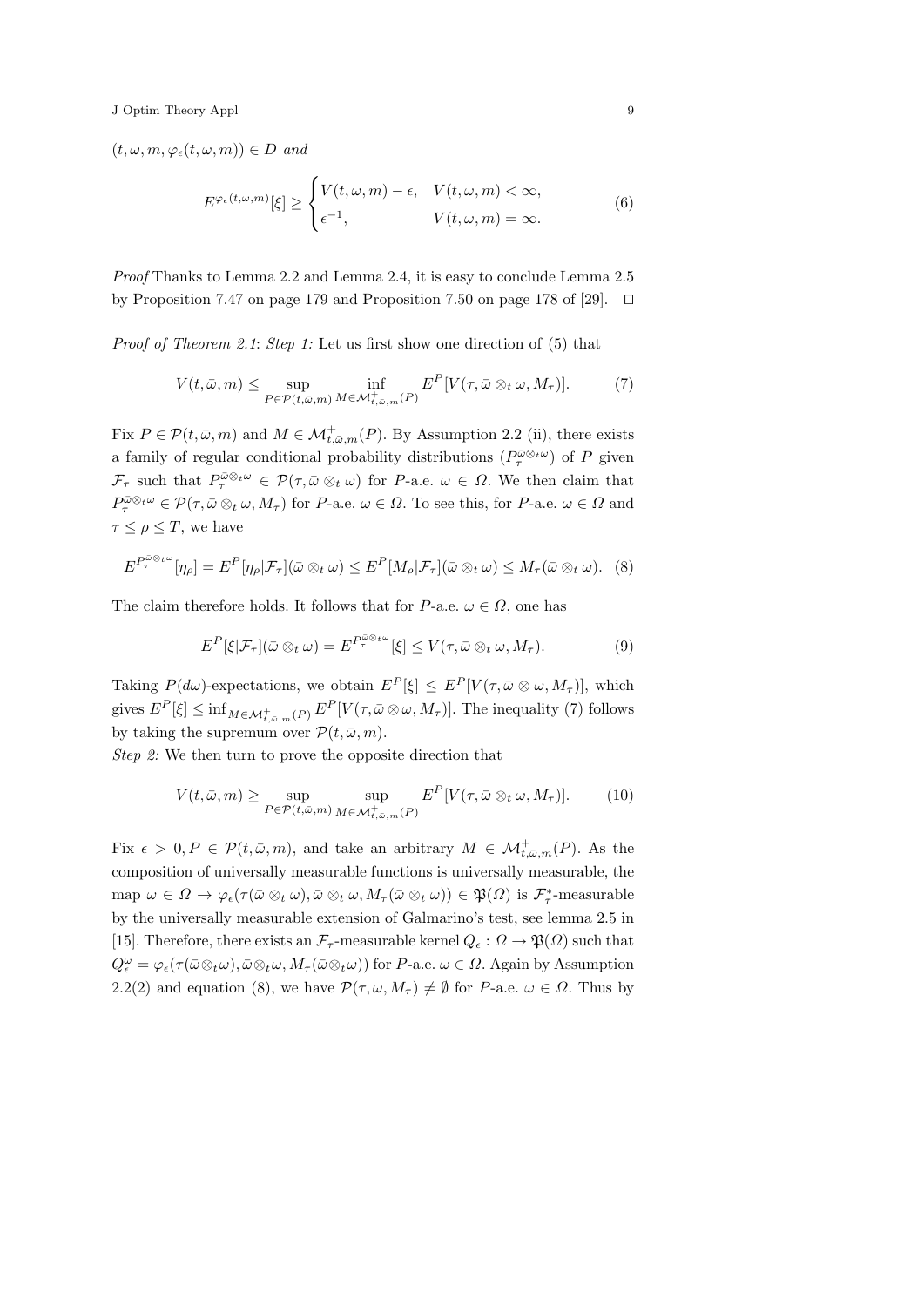Lemma 2.5, for P-a.e.  $\omega \in \Omega$ , we have  $Q_{\epsilon}^{\omega} \in \mathcal{P}(\tau, \bar{\omega} \otimes_t \omega, M_{\tau})$  and

$$
E^{Q_{\epsilon}^{\omega}}[\xi] \geq \begin{cases} V(\tau, \bar{\omega} \otimes_t \omega, M_{\tau}) - \epsilon, & V(\tau, \bar{\omega} \otimes_t \omega, M_{\tau}) < \infty, \\ \epsilon^{-1}, & V(\tau, \bar{\omega} \otimes_t \omega, M_{\tau}) = \infty. \end{cases}
$$

It yields that  $P \otimes_{\tau} Q_{\epsilon} \in \mathcal{P}(t, \bar{\omega})$  by item (iii) of Assumption 2.2. We now claim that  $P \otimes_{\tau} Q_{\epsilon} \in \mathcal{P}(t, \bar{\omega}, m)$ . To see this, for any  $t \leq \rho \leq T$ , we have

$$
E^{P \otimes \tau Q_{\epsilon}}[\eta_{\rho}] = E^{P}[E^{Q_{\epsilon}}[\eta_{\rho} \mathbf{1}_{\rho > \tau}]] + E^{P}[E^{Q_{\epsilon}}[\eta_{\rho} \mathbf{1}_{\rho \le \tau}]]
$$
  

$$
\le E^{P}[M_{\tau} \mathbf{1}_{\rho > \tau}] + E^{P}[M_{\rho} \mathbf{1}_{\rho \le \tau}] \le E^{P}[M_{\rho}] \le m,
$$

which verifies the claim. We then derive that

$$
E^{P}[V(\tau,\bar{\omega}\otimes_{t}\omega,M_{\tau})\wedge\epsilon^{-1}] \leq E^{P}[E^{Q_{\epsilon}^{\omega}}[\xi]]+\epsilon = E^{P\otimes_{\tau}Q_{\epsilon}}[\xi]+\epsilon
$$
  

$$
\leq \sup_{P'\in\mathcal{P}(t,\bar{\omega},m)} E^{P'}[\xi]+\epsilon = V(t,\bar{\omega},m)+\epsilon.
$$

Let  $\epsilon \to 0$ , we have  $E^P[V(\tau,\bar{\omega}\otimes_t\omega,M_{\tau})] \leq V(t,\bar{\omega},m)$ . As  $M \in \mathcal{M}_{t,\bar{\omega},m}^+(P)$ is arbitrary, we get  $\sup_{M \in \mathcal{M}_{t,\bar{\omega},m}^+(P)} E^P[V(\tau,\bar{\omega} \otimes \omega,M_{\tau})] \le V(t,\bar{\omega},m)$ . In addition, as  $P \in \mathcal{P}(t, \bar{\omega}, m)$  is arbitrary, we arrive at (10) by taking supremum over  $\mathcal{P}(t, \bar{\omega}, m)$ , which completes the proof.

### 3 Stochastic Control under Expectation Constraints

Define  $\Omega' = {\omega' \in C([0,T];\mathbb{R}^n) : \omega_0' = 0}$  for some  $n \in \mathbb{N} \setminus \{0\}$ . Similar to  $(\Omega, \mathcal{F}, P_0)$  in Section 2, we consider the probability space  $(\Omega', \mathcal{F}', P'_0)$  to model real world scenarios.

# 3.1 Strong DPP for Stochastic Control Problems

For each  $(t, \omega) \in [0, T] \times \Omega$ , we are given a non-empty set  $\mathcal{U}(t, \omega)$  whose elements are interpreted as controls starting from time t with the past path  $\omega$ . Note that elements in  $\Omega$  are observable, thus the dependence of control on past paths is reasonable. We assume that  $\mathcal{U}(t,\omega)$  depends on  $\omega$  only up to time t in the sense that we do not distinguish two paths at time  $t$  if they coincide up to time t. That is,  $\mathcal{U}(t,\omega) = \mathcal{U}(t,\tilde{\omega})$  if  $\omega = \tilde{\omega}$  on [0, t]. For each  $(t,\omega) \in [0,T] \times \Omega$ and  $\nu \in \mathcal{U}(t,\omega)$ , we are given a continuous process  $X^{t,\omega,\nu} : [0,T] \times \Omega' \to \mathbb{R}^d$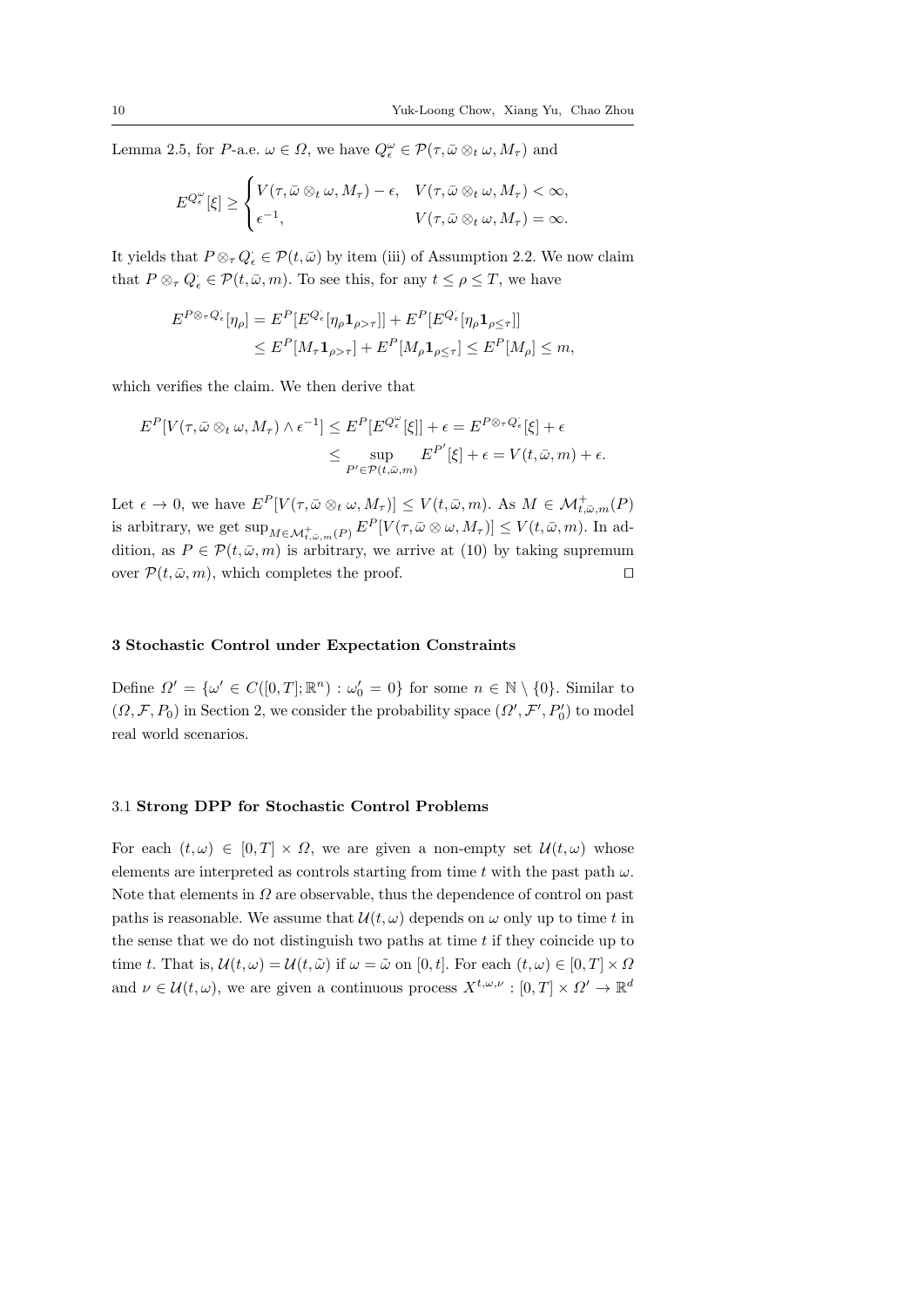satisfying  $X_s^{t,\omega,\nu}(\omega') = \omega_s$  for all  $s \in [0,t]$  and  $\omega' \in \Omega'$ , which indicates that we can not change the past.

Assumption 3.1 For functions  $f(\cdot), g(s, \cdot): \Omega \to \overline{\mathbb{R}}, s \in [0, T]$ , let us assume that  $f(\cdot)$  is upper semi-analytic and  $g(s, \cdot)$  is lower semi-analytic and lower semi-continuous for all  $s \in [0, T]$ .

Here  $g(s, \omega) := g(s, \omega|_{[0,s]})$ . For each  $(t, \omega, m) \in [0, T] \times \Omega \times \mathbb{R}$ , the set of admissible controls with the constraint level  $m$  is defined as

$$
\mathcal{U}(t,\omega,m) := \{ \nu \in \mathcal{U}(t,\omega) : E[g(s,X^{t,\omega,\nu})] \le m \}, \quad \forall s \in [t,T],
$$
 (11)

where we denote  $E[g(s, X^{t,\omega,\nu})] := E[g(s, X^{t,\omega,\nu}|_{[0,s]})].$ 

We consider the value function

$$
V(t,\omega,m) = \sup_{\nu \in \mathcal{U}(t,\omega,m)} E[f(X^{t,\omega,\nu})].
$$
 (12)

Note that expectations in (11) and (12) are taken under  $P'_0$ .

Let us consider the setting of stochastic control problems with the admissible set  $\mathcal{U}(t,\omega)$  such that for each  $\nu \in \mathcal{U}(t,\omega)$ , the controlled process  $X^{t,\omega,\nu}: (\Omega', \mathcal{F}') \to (\Omega, \mathcal{F})$  is measurable. That is, for every  $A \in \mathcal{F}$ , we have  $(X^{t,\omega,\nu})^{-1}(A) \in \mathcal{F}'$ . Note that the process  $X^{t,\omega,\nu}$  induces a probability measure  $P_{t,\omega,\nu}$  on  $(\Omega,\mathcal{F})$  by  $P_{t,\omega,\nu}(A) := P'_0((X^{t,\omega,\nu})^{-1}(A)), A \in \mathcal{F}.$ 

We call  $P_{t,\omega,\nu}$  the probability induced by  $\nu$  for any  $\nu \in \mathcal{U}(t,\omega)$ , and define  $\mathcal{P}(t,\omega) = \{P_{t,\omega,\nu} \in \mathfrak{P}(\Omega) : \nu \in \mathcal{U}(t,\omega)\}\$ as the set of probability measures induced by elements in  $\mathcal{U}(t,\omega)$ . If  $\omega = \tilde{\omega}$  on [0, t], then  $\mathcal{P}(t,\omega) = \mathcal{P}(t,\tilde{\omega})$ . In addition, we have  $\mathcal{P}(t,\omega) \neq \emptyset$  for any  $(t,\omega) \in [0,T] \times \Omega$ , and  $P(\Omega_t^{\omega}) = 1$  for any  $P \in \mathcal{P}(t, \omega)$ . By the definition of  $P_{t, \omega, \nu}$ , let us denote

$$
E^{P_{t,\omega,\nu}}[f] := E[f(X^{t,\omega,\nu})] \text{ and } E^{P_{t,\omega,\nu}}[g(s)] := E[g(s,X^{t,\omega,\nu}|_{[0,s]})].
$$

Finally, the set  $\mathcal{P}(t, \omega, m)$  of admissible probability measures is defined by  $\mathcal{P}(t,\omega,m) := \{P \in \mathcal{P}(t,\omega) : E^P[q(s)] \leq m, \ \forall s \in [t,T]\}.$  We then have

$$
V(t,\omega,m) = \sup_{\nu \in \mathcal{U}(t,\omega,m)} E[f(X^{t,\omega,\nu})] = \sup_{P \in \mathcal{P}(t,\omega,m)} E^P[f]. \tag{13}
$$

Similar to Definition 2.1 in the general framework, we need the assistance of some auxiliary supermartingales to establish the DPP result.

**Definition 3.1** For each  $\nu \in \mathcal{U}(t, \omega, m)$ , let  $\mathcal{M}_{t, \omega, m}^{+}(\nu)$  be the collection of all supermartingales on  $[t, T] \times \Omega \rightarrow \bar{\mathbb{R}}$  such that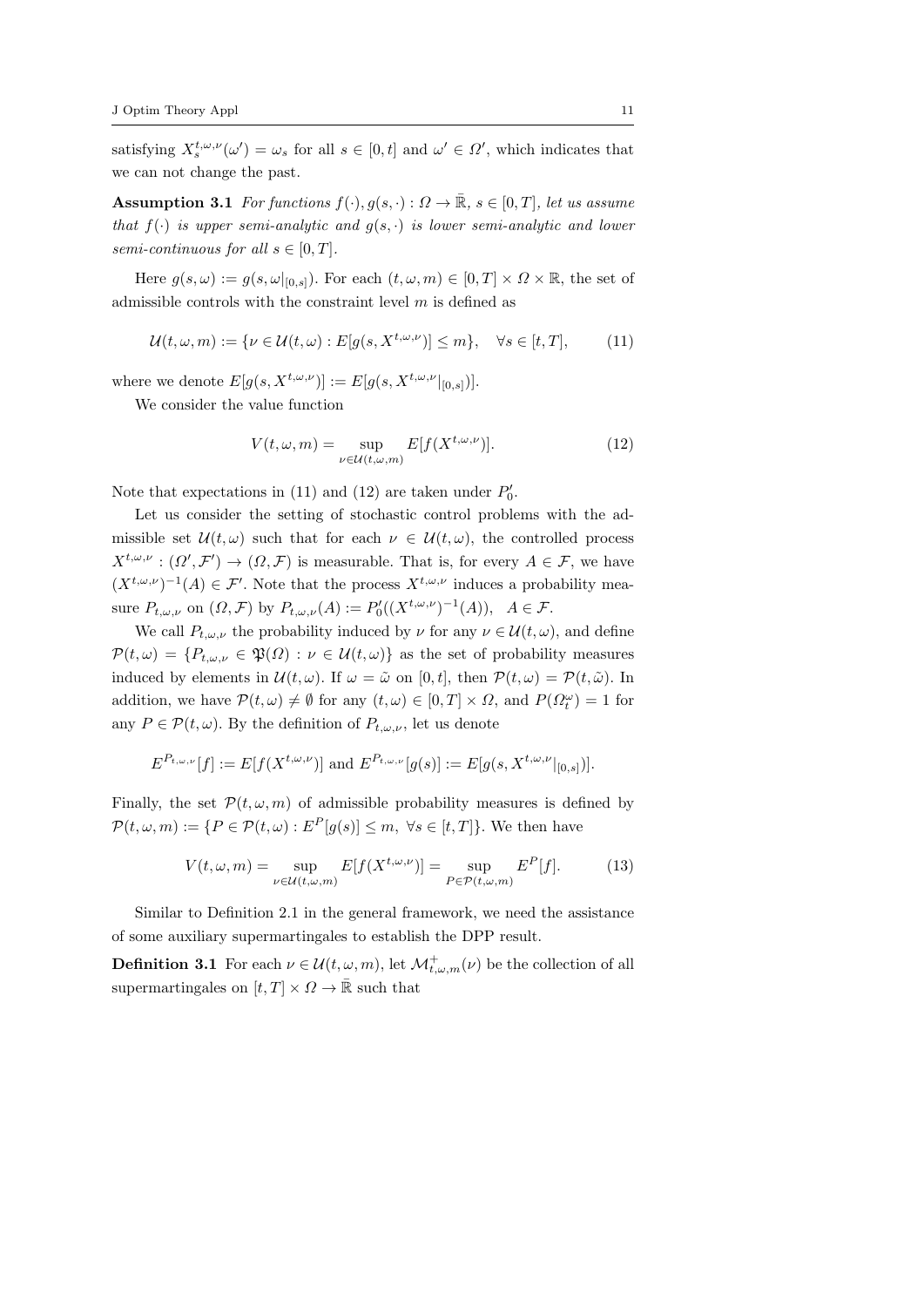(i)  $M_t \leq m$  for  $P'_0$ -a.e.;

(ii)  $M(X^{t,\omega,\nu})$  is a supermartingale under  $P'_0$ ;

(iii)  $M_s(X^{t,\omega,\nu}) \ge g(s, X^{t,\omega,\nu})$  for  $P'_0$ -a.e..

The goal is to prove the following DPP

$$
V(t, \omega, m) = \sup_{\nu \in \mathcal{U}(t, \omega, m)} \sup_{M \in \mathcal{M}_{t, \omega, m}^+( \nu)} E[V(\tau, X^{t, \omega, \nu}, M_\tau)]
$$
  
= 
$$
\sup_{\nu \in \mathcal{U}(t, \omega, m)} \inf_{M \in \mathcal{M}_{t, \omega, m}^+( \nu)} E[V(\tau, X^{t, \omega, \nu}, M_\tau)].
$$
 (14)

**Theorem 3.1** Suppose that f and g satisfy Assumption 3.1, and sets  $\mathcal{P}(t,\omega)$ induced by sets  $\mathcal{U}(t, \omega)$  satisfy Assumption 2.1 and Assumption 2.2, we have that (14) holds.

*Proof* It is easy to check  $\mathcal{P}(t, \omega, m) = \{P_{t, \omega, \nu} \in \mathfrak{P}(\Omega) : \nu \in \mathcal{U}(t, \omega, m)\}\$ and  $\mathcal{M}^+_{t,\omega,m}(\nu) = \mathcal{M}^+_{t,\omega,m}(P_{t,\omega,\nu})$ , so (14) follows directly from Theorem 2.1.  $\square$ 

# 3.2 Connection to Classical DPP

The DPP in (14) involves both the supremum and infimum over  $\mathcal{M}^+_{t,\omega,m}(\nu)$ , because the set  $\mathcal{M}_{t,\omega,m}^+(\nu)$  of supermartingales depends on the control  $\nu$ . In some specific cases such as the next proposition, we can actually get rid of the supremum and infimum over  $\mathcal{M}^+_{t,\omega,m}(\nu)$ .

Proposition 3.1 Define

$$
\mathcal{M}_{t,\omega,m}^+ := \bigcap_{\nu \in \mathcal{U}(t,\omega,m)} \mathcal{M}_{t,\omega,m}^+(\nu),\tag{15}
$$

and assume  $\mathcal{M}_{t,\omega,m}^+$  is non-empty. Under the assumptions in Theorem 3.1, for any  $M \in \mathcal{M}_{t,\omega,m}^+$ , it holds that

$$
V(t,\omega,m) = \sup_{\nu \in \mathcal{U}(t,\omega,m)} E[V(\tau, X^{t,\omega,\nu}, M_{\tau})]. \tag{16}
$$

Note that (16) is a strong version of DPP in a non-Markovian setting. In a Markovian setting, one has  $V(t, \omega, m) = V(t, \omega_t, m)$  using x to denote the state variable and (16) is written as  $V(t, x, m) = \sup_{\nu \in \mathcal{U}(t, x, m)} E[V(\tau, X_{\tau}^{t, x, \nu}, M_{\tau})],$ which is a strong DPP in [5] with generalized state constraints. Therefore, in the Markovian setting, (16) can be used to show that the value function of a control problem with general state constraints is the viscosity solution of some associated HJB equation.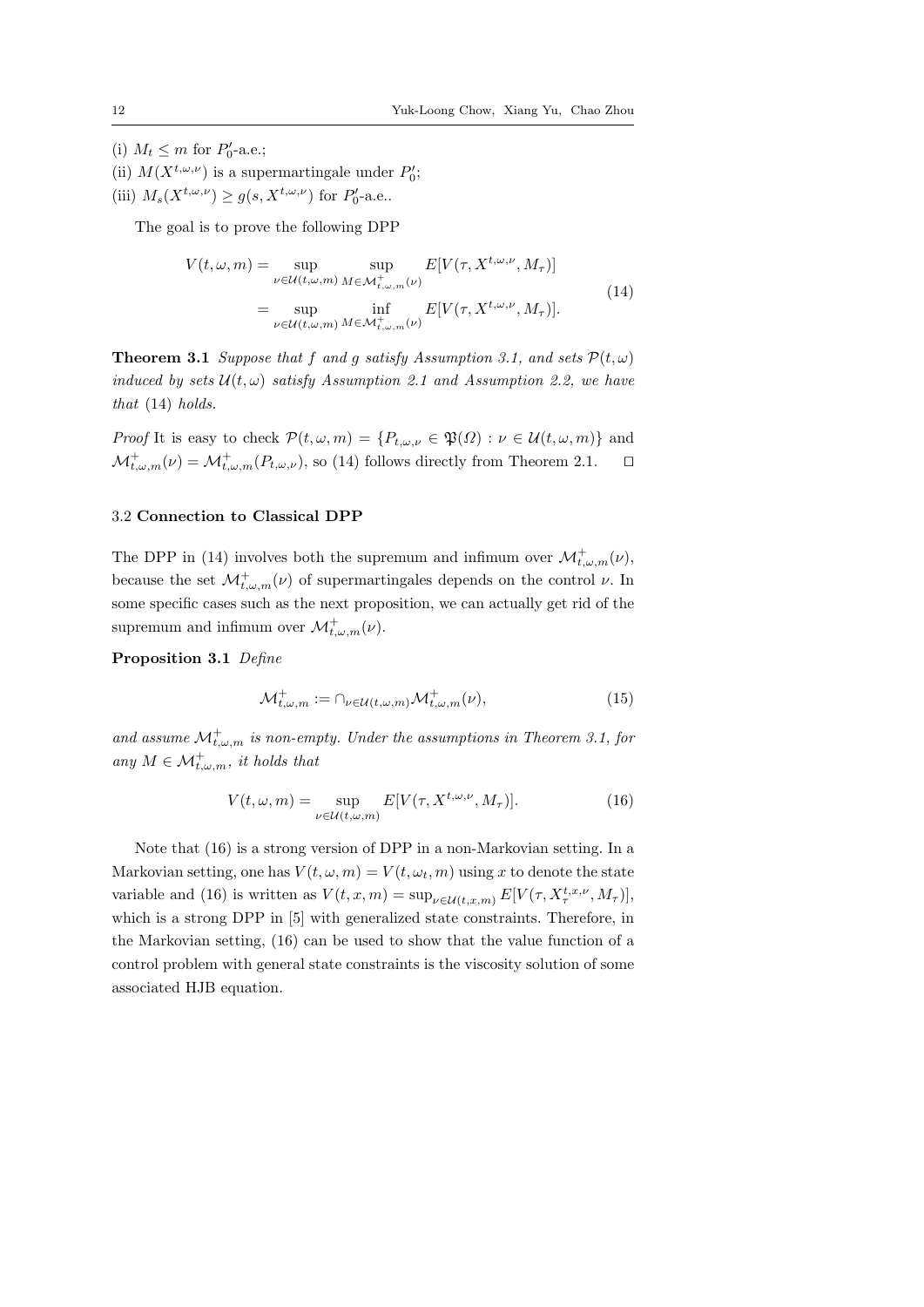## 3.3 General Dynamic State Constraints

We now give a general framework to describe dynamic state constraints. Fix analytic sets  $\mathcal{O}(s,\omega) \subseteq \Omega$  indexed by time  $(s,\omega) \in [0,T] \times \Omega$ . Note that  $\mathcal{O}(s,\omega)$  depends only on s and the path  $\omega|_{[0,s]}$  up to time s. We are interested in dynamic constraints that the controlled state process  $X^{t,\omega,\nu}\in \mathcal{O}(s,X^{t,\omega,\nu})$ at each time  $s \in [t, T]$ . More precisely, the admissible control set is defined by

$$
\bar{\mathcal{U}}(t,\omega) = \{ \nu \in \mathcal{U}(t,\omega) : X^{t,\omega,\nu} \in \mathcal{O}(s,X^{t,\omega,\nu}), \ P'_0\text{-a.s., } \forall s \in [t,T] \}. \tag{17}
$$

We then study the control problem under the state constraint (CPSC):

$$
\bar{V}(t,\omega) = \sup_{\nu \in \bar{U}(t,\omega)} E[f(X^{t,\omega,\nu})]. \tag{18}
$$

Let us consider the set of all paths satisfying state constraints up to time  $t$  by

$$
\Omega(\mathcal{O}(t)) := \{ \omega \in \Omega : \omega \in \mathcal{O}(s, \omega), \forall s \in [0, t] \},\tag{19}
$$

We assume  $\bar{\mathcal{U}}(t,\omega) \neq \emptyset$ , for any  $t \in [0,T], \omega \in \Omega(\mathcal{O}(t))$  to exclude the trivial case. In order to rewrite the above dynamic state constraints as expectation constraints, we set the function  $g(s, \omega)$  by

$$
g(s,\omega) := \begin{cases} 0, & \omega \in \Omega(\mathcal{O}(s)), \\ 1, & \text{otherwise.} \end{cases}
$$
 (20)

Based on the pair of  $f(\cdot)$  and  $g(s, \cdot), s \in [0, T]$ , we define  $\mathcal{U}(t, \omega, m)$  as in (11) and  $V(t, \omega, m)$  as in (12). By the definition of g in (20), we have

$$
X^{t,\omega,\nu}\in\mathcal{O}(s,X),\ P'_0\text{-a.s., }\forall s\in[t,T] \iff E[g(s,X^{t,\omega,\nu})]\leq 0,\ \forall s\in[t,T].
$$

It follows that

$$
\bar{U}(t,\omega) = U(t,\omega,0) \text{ and } \bar{V}(t,\omega) = V(t,\omega,0). \tag{21}
$$

For each  $\nu \in \mathcal{U}(t,\omega,m)$ ,  $\mathcal{M}^+_{t,\omega,m}(\nu)$  and  $\mathcal{M}^+_{t,\omega,m}$  are defined by the modification of Definition 3.1 and the set in  $(15)$  with the specific function g in  $(20)$ .

**Theorem 3.2** Suppose the sets  $\mathcal{P}(t,\omega)$  induced by  $\mathcal{U}(t,\omega)$  satisfy Assumption 2.2, and the function g has lower semi-continuous path, then the corresponding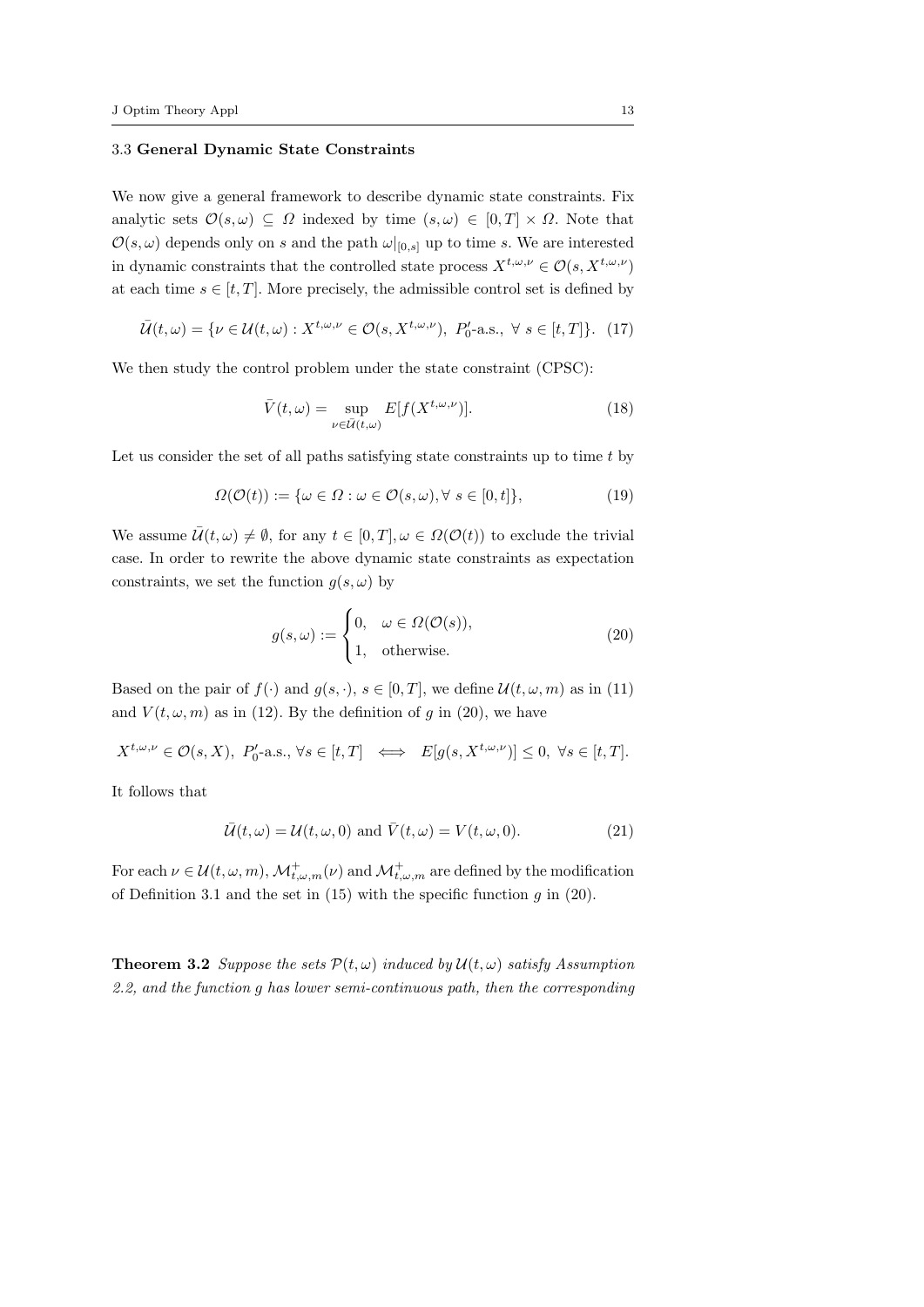DPP for (18) holds true that

$$
\bar{V}(t,\omega) = \sup_{\nu \in \bar{U}(t,\omega)} E[\bar{V}(\tau, X^{t,\omega,\nu})]. \tag{22}
$$

*Proof.* By Theorem 3.1, the DPP (14) for V holds true. Take  $m = 0$ , if we have  $\nu \in \mathcal{U}(t,\omega,0)$ , then for  $P'_0$ -a.e.,  $g(s,X^{t,\omega,\nu})=0$  for  $s \in [t,T]$ . Therefore the constant process  $0 \in \mathcal{M}_{t,\omega,m}^+$ , and  $V(t,\omega,0) = \sup_{\nu \in \mathcal{U}(t,\omega,0)} E[V(\tau, X^{t,\omega,\nu},0)]$ follows from Proposition 3.1, which implies (22) thanks to (21).  $\Box$ 

## 4 Applications in Quantitative Finance

This section is devoted to applications in the context of optimal investment and option hedging under dynamic trading constraints. We aim at reformulating each of those constraints to expectation constraints and consequently DPP for these problems can be established by applying Theorem 3.2.

## 4.1 State, Floor, Drawdown Constraints

## Case 1: State Constraint.

Let  $d \geq 1$  and  $\Omega = {\omega \in C([0,T]; \mathbb{R}^d) : \omega_0 = 0}.$  Fix a family of analytic sets  $O(t) \subseteq \mathbb{R}^d$  indexed by time  $t \in [0,T]$ , the state constraint condition requires the controlled process to stay in some open sets  $(X(t) \in O(t))$  at each intermediate time  $t$ . We define

$$
\mathcal{O}_1(s,\omega) := \{\omega \in \Omega : \omega_t \in O(t), \forall t \in [0,s] \}.
$$

Replacing  $\mathcal{O}(s,\omega)$  by  $\mathcal{O}_1(s,\omega)$  in (17) and further replacing  $\bar{\mathcal{U}}(t,\omega)$  by  $\bar{\mathcal{U}}_1(t,\omega)$ in (18), we can define  $\bar{V}_1(t,\omega)$ . We refer the resulting problem as control problem under the state constraint (CPSC).

#### Case 2: Floor Constraint.

Let  $d = 1$  in this case and  $\Omega = {\omega \in C([0, T]; \mathbb{R}) : \omega_0 = 0}.$  A fixed continuous path  $\beta \in \Omega$  is regarded as the floor and it is required that the controlled process stays above  $\beta$ . Let  $\mathcal{O}_2(s,\omega) = \mathcal{O}(s) := \{\omega \in \Omega : \omega_t \geq \beta_t, \forall t \in [0,s]\}.$ Replacing  $\mathcal{O}(s,\omega)$  by  $\mathcal{O}_2(s,\omega)$ , we have the admissible control set  $\overline{\mathcal{U}}_2(t,\omega)$  by (17) and value function  $\bar{V}_2(t,\omega)$  by (18). We refer the resulting problem as control problem under floor constraint (CPFC).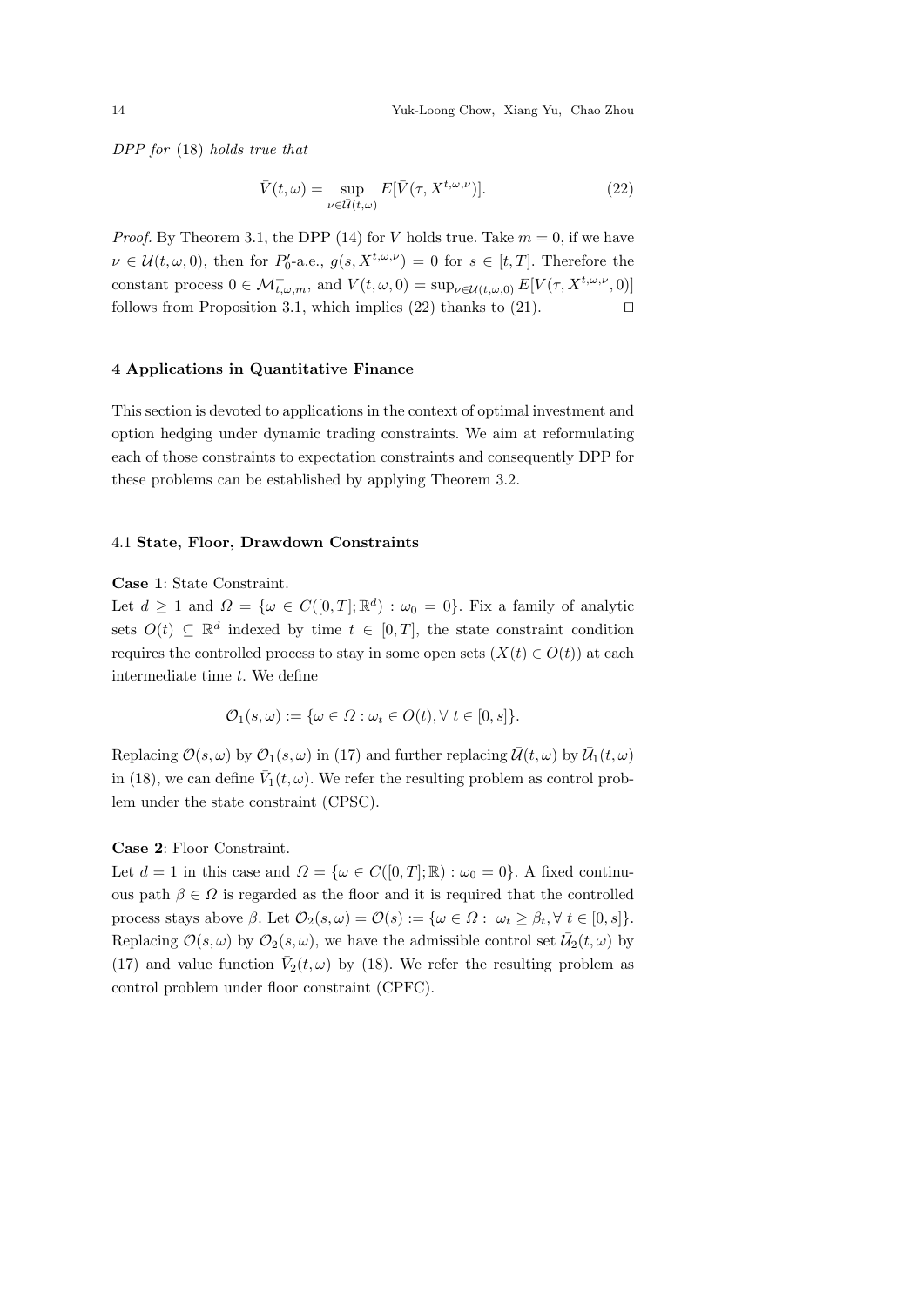Case 3: Drawdown Constraint.

Let  $d = 1$  in this case. Fix  $x \geq 0$ , and let  $\Omega = {\omega \in C([0, T]; \mathbb{R}) : \omega_0 = x}$ . Fix a continuous function  $\alpha : [0, T] \to [0, 1]$ , the controlled state process is required to satisfy the drawdown condition at all intermediate time (with drawdown no less than  $1 - \alpha$ ). Given  $\omega \in \Omega$ , we define its running maximum function by  $\omega_s^* = \sup_{0 \le r \le s} \omega_r$ . Let us define  $\mathcal{O}_3(s, \omega) := \{ \omega \in \Omega : \omega_t \ge \alpha(t) \omega_t^*, \forall t \in [0, s] \}.$ Replacing  $\mathcal{O}(s,\omega)$  by  $\mathcal{O}_3(s,\omega)$ , we have the admissible control set  $\bar{\mathcal{U}}_3(t,\omega)$  by (17) and value function  $\bar{V}_3(t,\omega)$  by (18). We refer the resulting problem as control problem under drawdown constraint (CPDC).

Replacing  $\mathcal{O}(s,\omega)$  by  $\mathcal{O}_i(s,\omega)$ , we define  $\Omega(\mathcal{O}_i(t))$  by (19) and  $g_i$  by (20) for  $i = 1, 2, 3$ . All three functions  $g_i$   $(i = 1, 2, 3)$  are lower semi-analytic because the associated  $O(t)$  is analytic, the path  $\beta$  is continuous and the function  $\alpha$  is continuous. The next result is a direct application of Theorem 3.2.

**Theorem 4.1** Suppose that the sets  $\mathcal{P}(t,\omega)$  induced by  $\mathcal{U}(t,\omega)$  satisfy Assumption 2.2, and the functions  $g_i$   $(i = 1, 2, 3)$  have lower semi-continuous path, then DPP results for (CPSC), (CPFC) and (CPDC) hold that

$$
\bar{V}_i(t,\omega) = \sup_{\nu \in \bar{U}_i(t,\omega)} E[\bar{V}_i(\tau, X^{t,\omega,\nu})], \quad \text{for } i = 1, 2, 3. \tag{23}
$$

Remark 4.1 In case 1 and case 2, it is by no means restrictive to assume that the starting point of the controlled process is at the origin. If not, we can simply make the translation such that it starts from origin. However, case 3 is different. If a path satisfies the maximum drawdown condition, it may not satisfy the condition after a translation. Therefore, in case 3, we allow the controlled process to start from any point  $x \geq 0$ .

## 4.2 Target Problem and Quantile Hedging

We consider in this subsection the quantile hedging and its implication to target constraints. Fix a quantile level  $\gamma \in [0,1]$  and a family of analytic target sets  $G(t) \subseteq \mathbb{R}^d$  indexed by time  $t \in [0, T]$ . The quantile hedging problem requires the probability to be greater than  $\gamma$  that the controlled process stays in the target sets  $(X(t) \in G(t))$ . We consider the control problem under quantile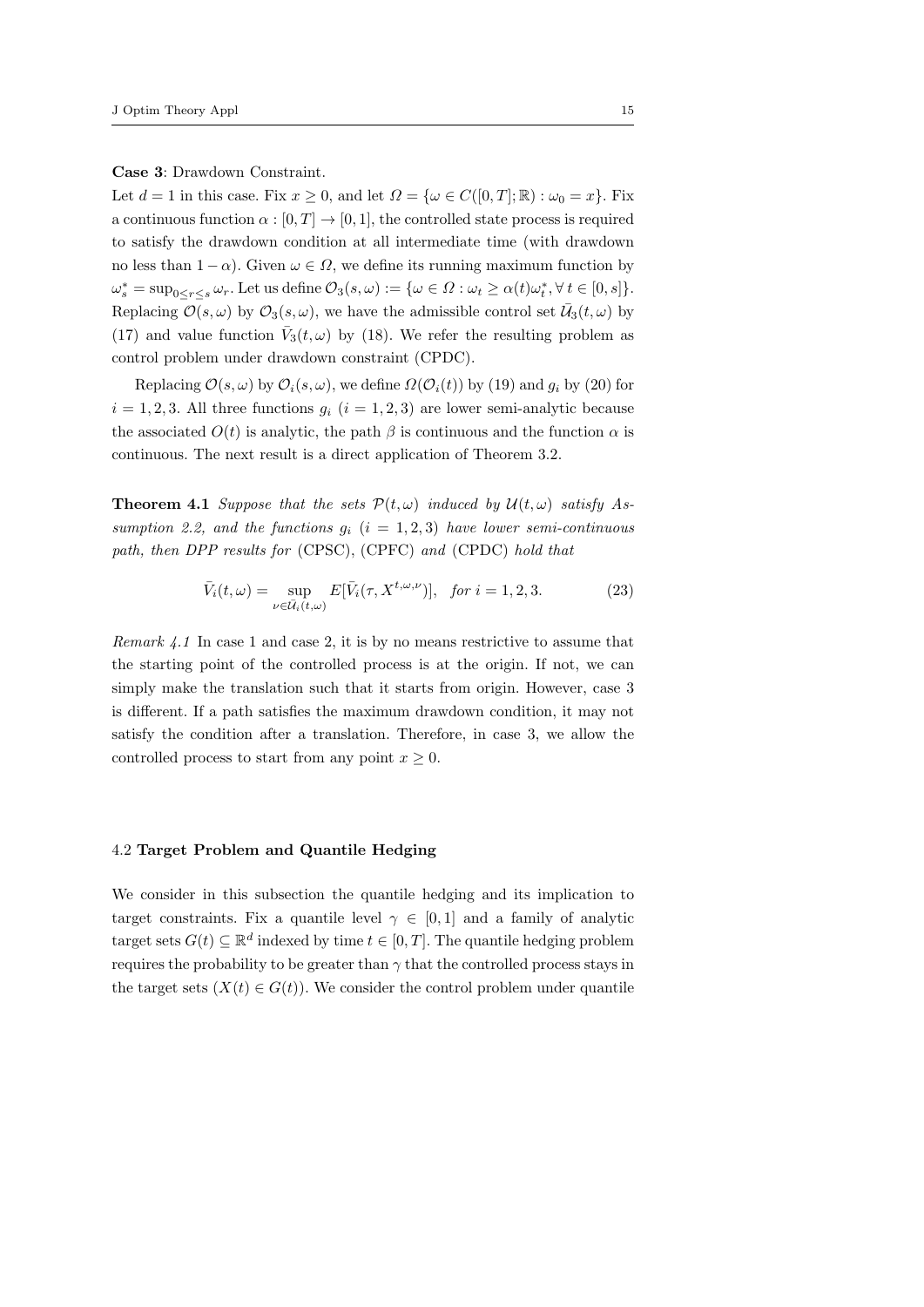hedging constraints (CPQC) that

$$
\bar{V}_4(t,\omega,m) = \sup_{\nu \in \bar{U}_4(t,\omega,m)} E[f(X^{t,\omega,\nu})]
$$
\n(24)

where

$$
\bar{\mathcal{U}}_4(t,\omega,m):=\{\nu\in\mathcal{U}(t,\omega):P'_0(X_s^{t,\omega,\nu}\in G(s))\geq m,\ s\in[0,T]\}.
$$

We can transform dynamic quantile hedging constraints to expectation constraints on paths by setting  $q_4$  as

$$
g_4(s,\omega) = \begin{cases} 0, & \omega_s \in G(s), \\ 1, & \text{otherwise.} \end{cases}
$$

Note that  $g_4$  is lower semi-analytic as  $G(s)$  is analytic. Based on this pair of f and  $g_4$ , we can define  $\mathcal{U}_4(t,\omega,m)$  as in (11) and  $V_4(t,\omega,m)$  as in (12). The definition of  $g_4$  implies that

$$
P'_0(X_s^{t,\omega,\nu} \in G(s)) \ge m, \quad s \in [t,T] \iff E[g_4(s, X^{t,\omega,\nu})] \le 1-m, \quad s \in [t,T].
$$

It then follows that

$$
\bar{U}_4(t,\omega,m) = U_4(t,\omega,1-m) \text{ and } \bar{V}_4(t,\omega,m) = V_4(t,\omega,1-m). \tag{25}
$$

**Definition 4.1** For each  $\nu \in \overline{\mathcal{U}}_4(t, \omega, m)$ , let  $\overline{\mathcal{M}}_{t, \omega, m}^-(v)$  be the collection of all submartingales on  $[t, T] \times \Omega \rightarrow \bar{\mathbb{R}}$  such that

- (i)  $M_t \geq m$  for  $P'_0$ -a.e.;
- (ii)  $M(X^{t,\omega,\nu})$  is a submartingale under  $P'_0$ ;
- (iii)  $M_s(X^{t,\omega,\nu}) \leq 1 g_4(s, X^{t,\omega,\nu})$  for  $P'_0$ -a.e. and  $s \in [t, T]$ .

Let  $\mathcal{M}^+_{t,\omega,1-m,4}(v)$  be defined as in Definition 3.1 by using the function  $g_4$ for  $\nu \in \mathcal{U}_4(t, \omega, 1-m)$ , then we have

$$
\bar{\mathcal{M}}_{t,\omega,m}^-(v) = 1 - \mathcal{M}_{t,\omega,1-m,4}^+(v) := \{ 1 - M : M \in \mathcal{M}_{t,\omega,1-m,4}^+(v) \}. \tag{26}
$$

The next result gives DPP for (CPQC).

**Theorem 4.2** Suppose the sets  $\mathcal{P}(t,\omega)$  induced by  $\mathcal{U}(t,\omega)$  satisfy Assumption 2.2, and the function  $g_4$  has lower semi-continuous path, then DPP for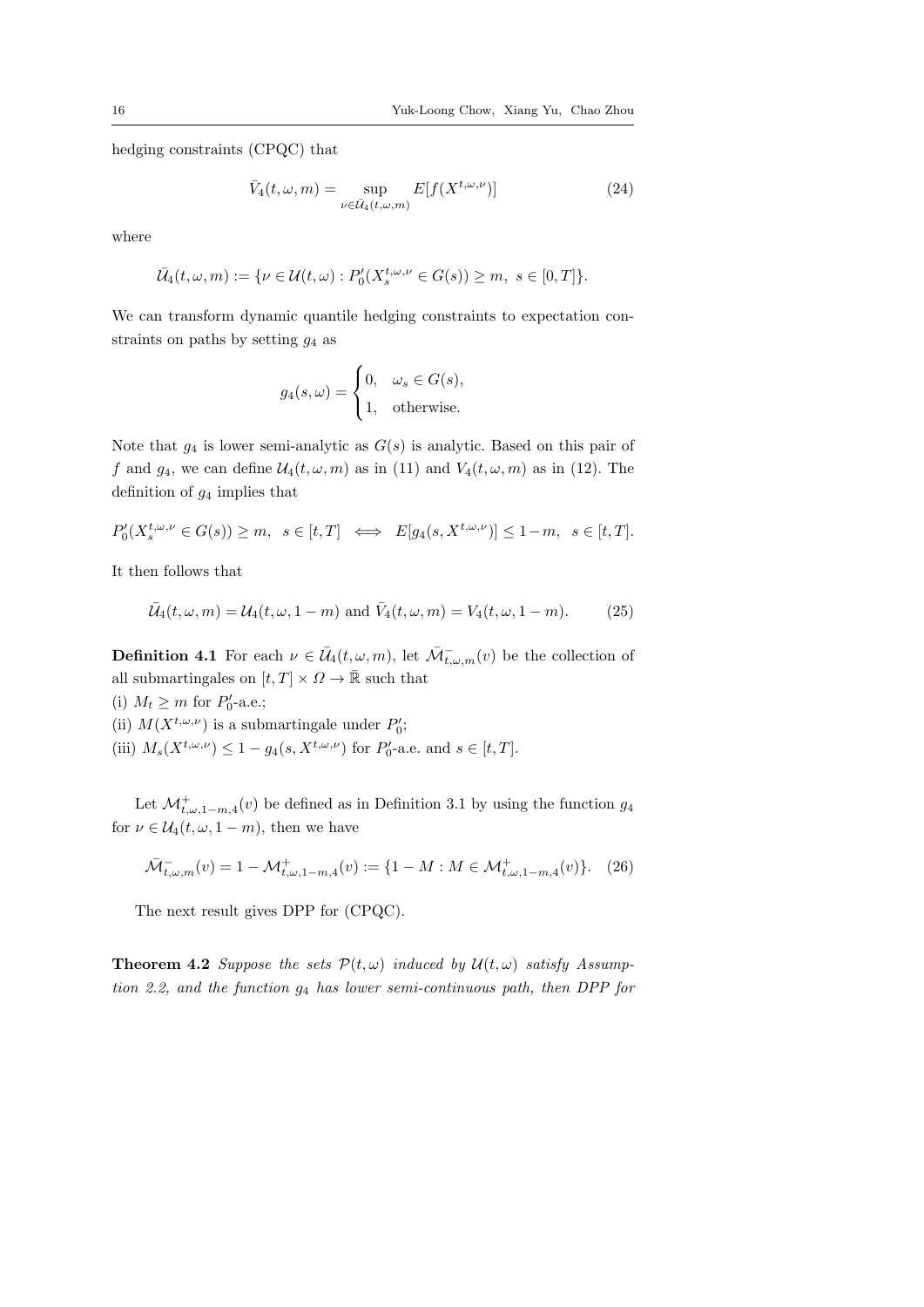(CPQC) holds that

$$
\bar{V}_4(t,\omega,m) = \sup_{\nu \in \bar{U}_4(t,\omega,m)} \sup_{M \in \bar{\mathcal{M}}_{t,\omega,m}(v)} E[\bar{V}_4(\tau, X^{t,\omega,\nu}, M_\tau)]
$$
\n
$$
= \sup_{\nu \in \bar{U}_4(t,\omega,m)} \inf_{M \in \bar{\mathcal{M}}_{t,\omega,m}(v)} E[\bar{V}_4(\tau, X^{t,\omega,\nu}, M_\tau)].
$$
\n(27)

*Proof.* Thanks to Theorem 3.1, DPP in  $(14)$  for  $V_4$  holds valid. That is, we have

$$
V_4(t, \omega, 1 - m) = \sup_{\nu \in \mathcal{U}_4(t, \omega, 1 - m)} \sup_{M \in \mathcal{M}^+_{t, \omega, 1 - m, 4}(v)} E[V_4(\tau, X^{t, \omega, \nu}, M_\tau)]
$$
  
= 
$$
\sup_{\nu \in \mathcal{U}_4(t, \omega, 1 - m)} \inf_{M \in \mathcal{M}^+_{t, \omega, 1 - m, 4}(v)} E[V_4(\tau, X^{t, \omega, \nu}, M_\tau)].
$$
 (28)

Together with  $(25)$  and  $(26)$ , we can deduce  $(27)$ .

By choosing  $m = 1$ , it is clear that the constant process  $1 \in \bigcap_{\nu \in \bar{U}_4(t,\omega,1)} \bar{\mathcal{M}}_{t,\omega,1}^-(v)$ , and we obtain DPP for target constraint in the next result.

Proposition 4.1 Under assumptions in Theorem 4.2, we have

$$
\bar{V}_4(t,\omega,1) = \sup_{\nu \in \bar{U}_4(t,\omega,1)} E[\bar{V}_4(\tau, X^{t,\omega,\nu},1)]. \tag{29}
$$

Remark 4.2 Proposition 4.1 reduces to a geometric type of DPP when  $f$  is chosen to be a constant. In particular, if we define the reachability set:

$$
D(t):=\{\omega\in\Omega: \exists\,\,\nu\in\mathcal{U}(t,\omega),\,\,\text{such that}\,\,X_s^{t,\omega,\nu}\in G(s)\,\,P_0'\text{-a.s.,}\,\,s\in[t,T]\},
$$

the geometric type of DPP states that

$$
D(t) = \{ \omega \in \Omega : \exists \ \nu \in \mathcal{U}(t, \omega), \text{ such that } X_{\tau}^{t, \omega, \nu} \in D(\tau) \ P_0' \text{-a.s.} \}. \tag{30}
$$

By setting  $f(x) \equiv 1$  in the problem (24), (30) follows directly from (29).

## 5 Conclusions

We investigated DPP for stochastic control problems under intermediate expectation constraints at each time in a general non-Markovian framework. For continuous state processes, DPP is established in the present paper by applying the measurable selection method together with some auxiliary aggregated supermartingales. Moreover, we show that several types of dynamic trading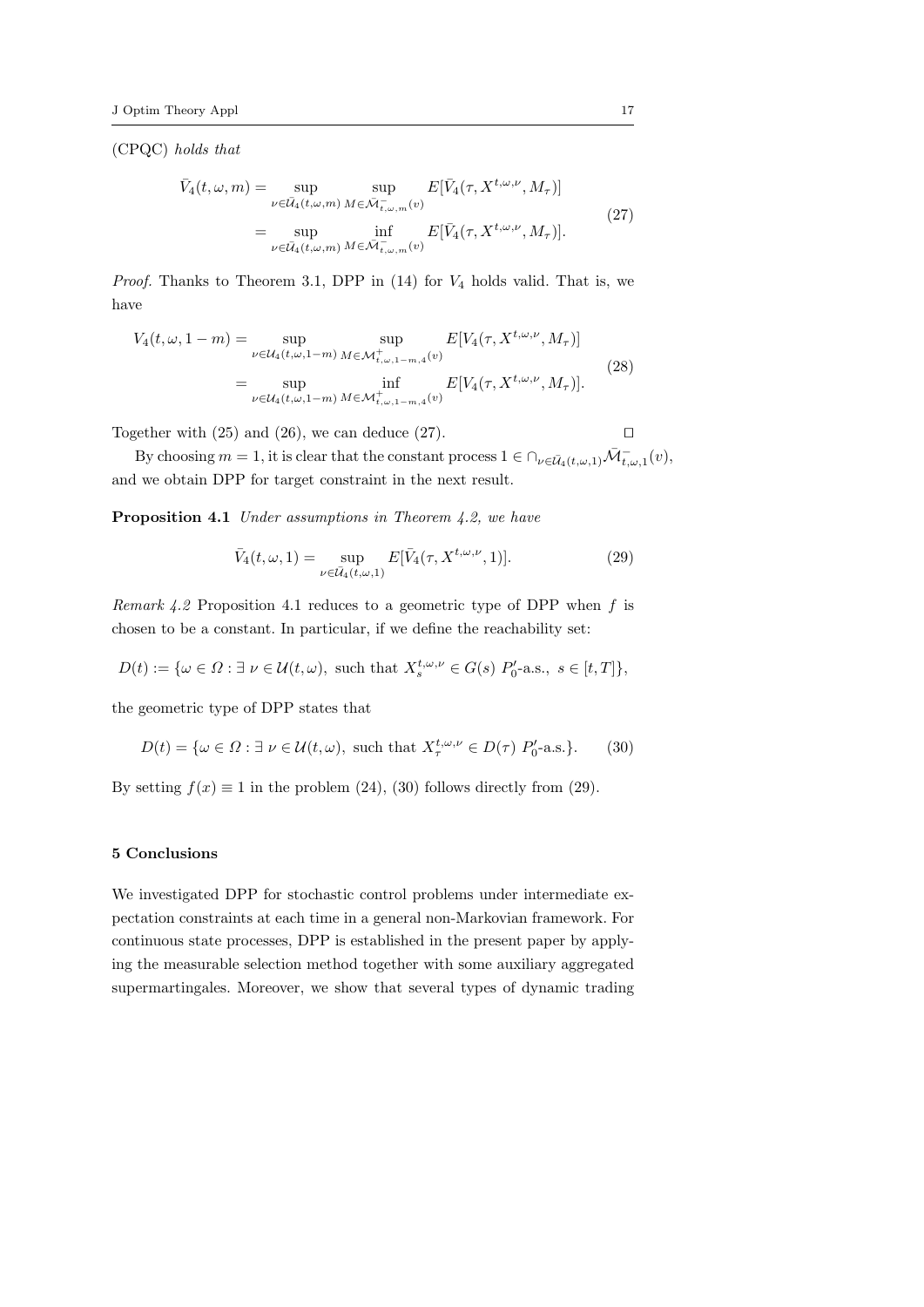constraints from financial applications can be transformed into the expectation constraints at each intermediate time  $t$ . Hence DPP holds in optimal investment and hedging problems under these trading constraints. It is still an open problem whether the value function of the control problem corresponds to a constrained viscosity solution to some path-dependent partial differential equation in a non-Markovian setting, which is left for future research.

Acknowledgements This work is partially done when the first author was a PhD student in Hong Kong Baptist University. Yuk-Loong Chow is supported by the Fundamental Research Funds for the Central Universities under the grant 19lgpy242. Xiang Yu is supported by the Hong Kong Early Career Scheme under grant no. 25302116. Chao Zhou is supported by Singapore MOE (Ministry of Education's) AcRF grant R-146-000-219-112.

## References

- 1. El Karoui N., Tan X.: Capacities, measurable selection and dynamic programming part I: abstract framework. ArXiv preprint: 1310.3363 (2013)
- 2. El Karoui N., Tan X.: Capacities, measurable selection and dynamic programming part II: applications in stochastic control problems. ArXiv preprint: 1310.3364 (2013)
- 3. Bouchard B., Elie R., Imbert C.: Optimal control under stochastic target constraints. SIAM J. Control. Optim. 48(5), 3501-3531 (2010)
- 4. Bouchard B., Elie R., Touzi N.: Stochastic target problems with controlled loss. SIAM J. Control. Optim. 48(5), 3123-3150 (2009)
- 5. Bouchard B., Nutz M.: Weak dynamic programming for generalized state constraints. SIAM J. Control. Optim. 50(6), 3344-3373 (2012)
- 6. Soner H.M.: Optimal control with state-space constraint. I. SIAM J. Control. Optim. 24(3), 552-561 (1986)
- 7. Soner H.M.: Optimal control with state-space constraint. II. SIAM J. Control. Optim. 24(6), 1110-1122 (1986)
- 8. Soner H.M., Touzi N.: Dynamic programming for stochastic target problems and geometric flows. J. Eur. Math. Soc. 4(3), 201-236 (2002)
- 9. Soner H.M., Touzi N.: Stochastic target problems, dynamic programming, and viscosity solutions. SIAM J. Control. Optim. 41, 404-424 (2002)
- 10. Bayraktar E., Miller C.W.: Distribution-constrained optimal stopping. Math. Finan. 29(1), 368-406 (2019)
- 11. Bayraktar E., Cox A., Stoev Y.: Martingale optimal transport with stopping. SIAM J. Control. Optim. 56(1), 417-433 (2018)
- 12. Bayraktar E., Yao S.: Dynamic programming principles for optimal stopping with expectation constraint. ArXiv preprint: 1708.02192 (2017)
- 13. Källblad S.: A dynamic programming principle for distribution-constrained optimal stopping. ArXiv preprint: 1703.08534 (2017)
- 14. Bouchard B., Touzi N.: Weak dynamic programming principle for viscosity solutions. SIAM J. Control. Optim. 49(3), 948-962 (2011)
- 15. Nutz M., van Handel R.: Constructing sublinear expectations on path space. Stochastic Process. Appl. 123(8), 3100-3121 (2013)